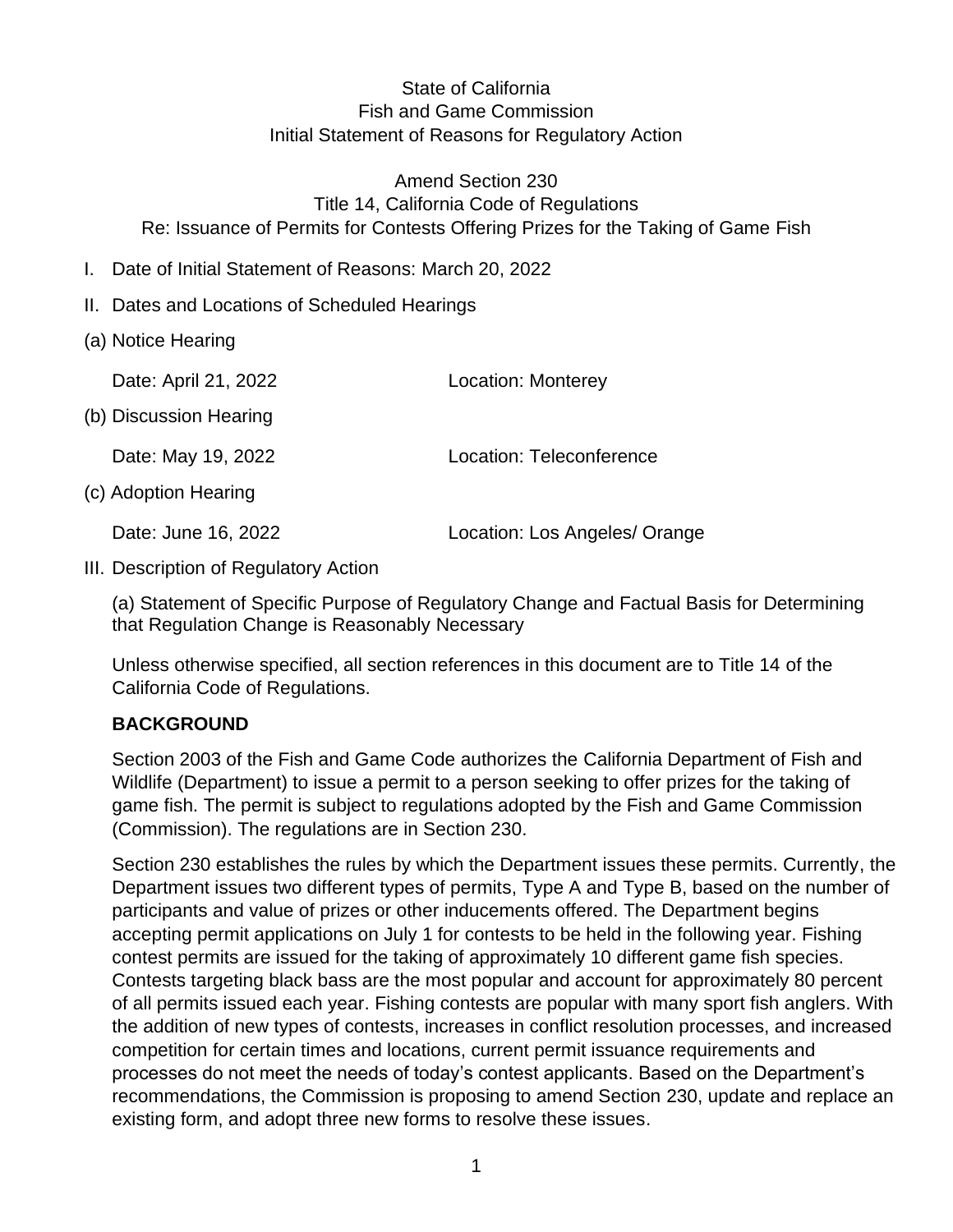### **CURRENT REGULATIONS**

The current regulations (existing Section 230) state that the Department may issue two types of permits depending on expected number of participants and value of prizes and inducements offered at each contest: Type A and Type B permits. Applicants may submit permit applications using form FG 775 beginning July 1 for contests to be held the following calendar year. The Department issues Type A permits through a random drawing conducted by the Department during the month of July preceding the contest date. The Department accepts applications for Type B permits July 1 of the year preceding the contest and issued on a first come, first serve basis. To protect the welfare of fish populations the Department places additional restrictions on contests targeting black bass. All contest applicants must submit a report of contest results to the Department within 30 days after the contest has concluded.

The proposed changes to Section 230 include the following: 1) adding a definitions section to define some terms in Section 230, both existing and proposed; 2) redefining the contest permit types in Section 230 (Type A and Type B permits) and adding two new permit types (Type C and Type D permits) to allow for new types of contests being held today; 3) revising the requirements and procedures to apply for and obtain permits to ensure that all applicants have the same opportunity to conduct fishing contests; 4) revising the number of contests the Department issues per water per month to ensure a satisfactory angling experience for all resource user groups and to allow the Department to consider potential impacts to resources when issuing permits; 5) increasing the observer fee to reflect the current salaries of Department environmental scientists and game wardens charged with monitoring fishing contests for regulation compliance; 6) broadening the criteria to add additional conditions to permits to protect the resource; 7) changing the requirements on how to submit applications and report forms; 8) Require notice to applicants and permittees before the Department denies or revokes a permit application, a permit change request, or a permit; 9) clarifying and broadening the bases for denial and revocation; and 10) adding language allowing an applicant or permittee to request the Department to reconsider any denial or revocation.

Applicants and permittees are also required to use a certain Department form to apply for permits and for permittees, to report on their contests: APPLICATION FOR PERMIT TO OFFER PRIZES FOR TAKING GAME FISH, FG 775 (REV. 11/98) (form FG 775). In addition to amending Section 230, the Department proposes to update and replace form FG 775 and create three new forms: forms DFW 774, DFW 776, and DFW 777. Form DFW 774 will be used to apply for Type A permits during the initial offering process described in proposed Section 230. Updated form DFW 775 will be used to apply for Type A, Type B, Type C, and Type D permits after, or outside the initial offering process. Form DFW 776 will be used to report on fishing contests. Form DFW 777 will be used by contestants to self-certify that their vessels and equipment they use in contests are free from aquatic invasive species.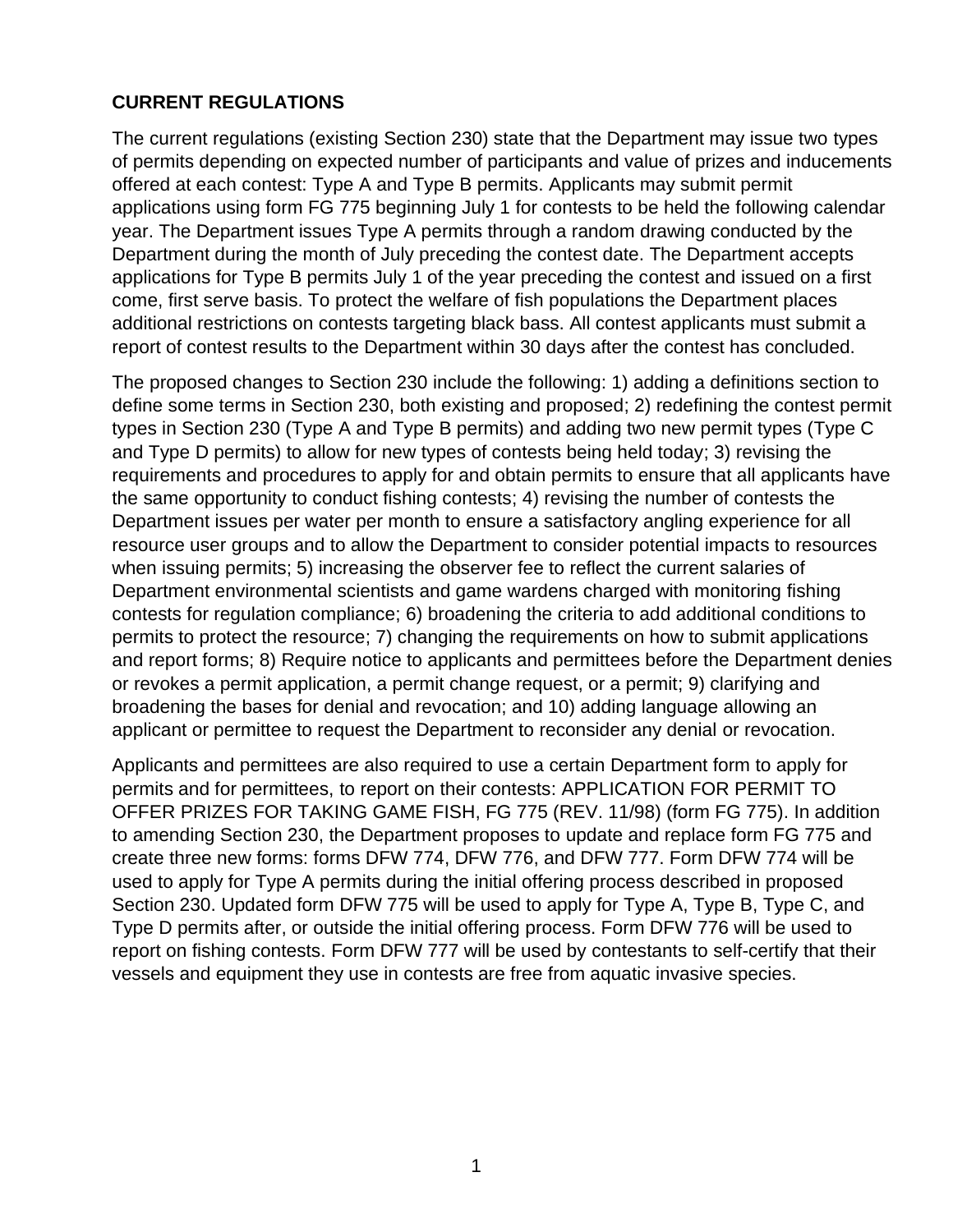# **PROPOSED REGULATIONS**

The regulatory changes the Commission is proposing are described below by subsection and paragraph.

- *Subsection* **(a)***, Definitions.*
	- $\circ$  Replaces existing subsection (a) to define the following terms in Section 230: "angler," "applicant," "black bass," "contest," "game fish," "prize compensation," "permittee," "resource," and "weigh-in." The purpose of defining these terms is to provide clarity which will make it easier for anglers to follow and comply with the regulations, thereby minimizing enforcement issues.
	- $\circ$  Moves the language in existing subsections (a)(1) and (2) for "Type-A" and "Type-B" contests to proposed subsection (c), with modifications.
	- $\circ$  Add subsection (a)(1) to define "angler." This provision is necessary to clarify who constitutes a contest participant and to eliminate confusion arising from whether everyone on the boat is a participant, or only those actively engaged in fishing.
	- $\circ$  Adds subsection (a)(2) to define "applicant." This provision is necessary to differentiate between applicant, permittee, and angler.
	- $\circ$  Adds subsection (a)(3) to define "black bass." This provision is necessary to clarify which species are referred to in Type A, Type B, and Type C permits.
	- $\circ$  Adds subsection (a)(4) to define "contest" or "fishing contest" as defined in existing subsection (b). This provision is necessary to clarify what activities are subject to the provisions in Section 230.
	- $\circ$  Adds subsection (a)(5) to define "game fish." This provision is necessary to define all species of fish which could be targeted in fishing contests under Section 230.
	- o Adds subsection (a)(6) to define "prize compensation." This provision is necessary to align the definition of "prize compensation" in Section 230 with the definition in Fish and Game Code Section 2003.
	- $\circ$  Adds subsection (a)(7) to define "permittee." This provision is necessary to clarify the conditions an applicant is subject to after the applicants has obtained contest permit from the Department.
	- $\circ$  Adds subsection (a)(8) to define "resource." The term "resource" appears in Fish and Game Code section 2003 but is not defined. This provision is necessary to clarify when the Department may deny a permit application or permit adjustment under the proposed regulations or add conditions to a permit, with a focus on the water where a fishing contest will be held and the benefits the water provides, including fish and wildlife and recreation which can be adversely affected by fishing contests with numerous participants. In addition, the proposed definition is consistent with the Department's mission to manage the state's fish and wildlife resources "for their ecological values and for their use and enjoyment of the public." (Fish and Game Code Section 712.1).
	- $\circ$  Adds subsection (a)(9) to define "weigh-in." This provision is necessary to clarify the "weigh in" requirement for contest permits under Section 230.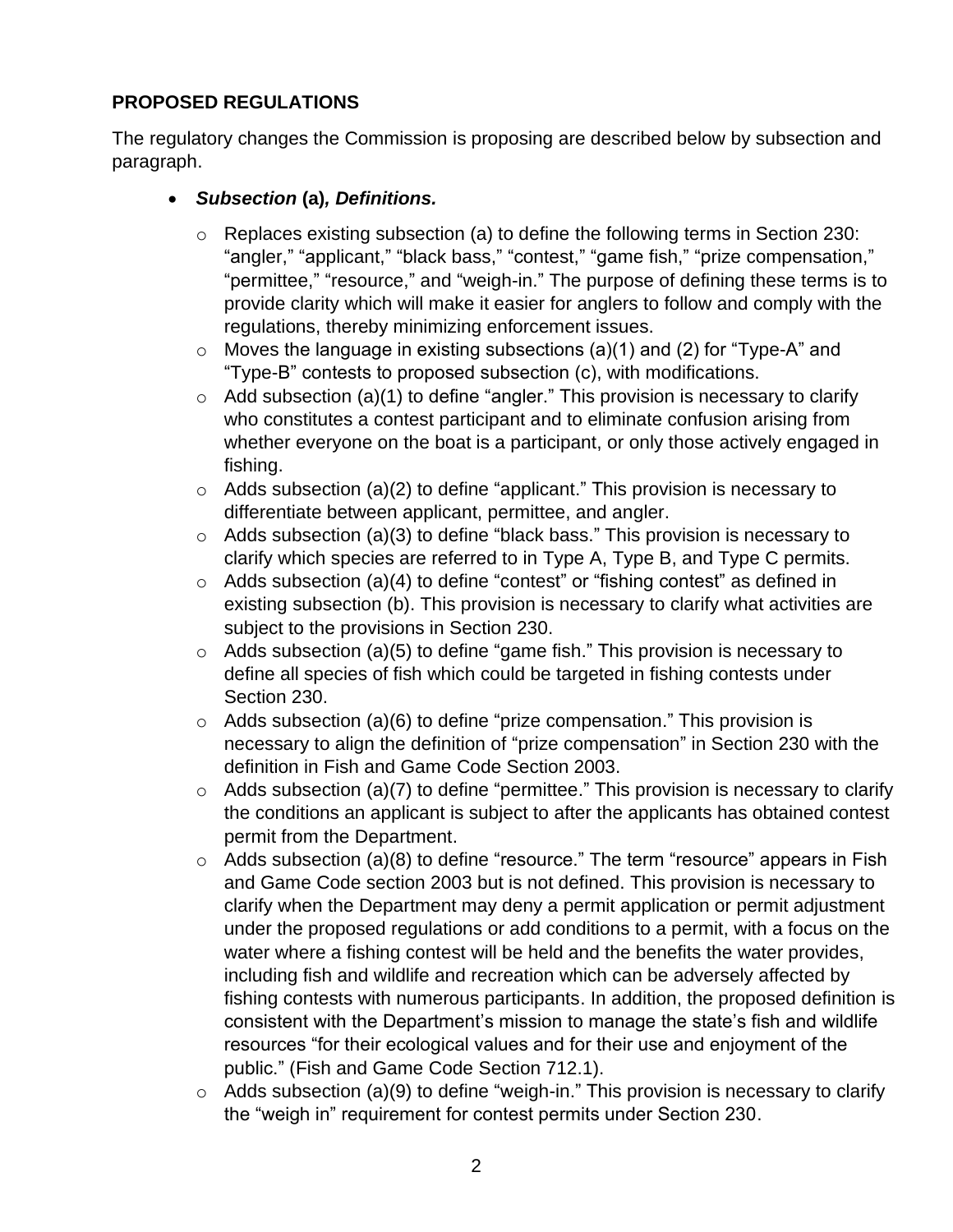# • *Subsection (b)*

- $\circ$  Strikes most of the language in existing subsection (b) and keeps general information about the Department's authority to issue revocable permits for fishing contests.
- o Replaces "person" where it appears in existing subsection (b)(1) with "applicant," as defined in proposed subsection (a)(2).
- $\circ$  Moves the process for permit issuance in existing subsections (b)(1) and (2) to proposed subsections (d) and (f).
- o Moves the language defining "fishing contests" and "game fish" in existing subsection (b)(1) to proposed subsection (a) to consolidate defined terms.
- $\circ$  Modifies language in existing subsection (b)(1) to make the Department's issuance of contest permits permissive and only allows the Department to issue a permit if it determines that such issuance will not harm the resource, as proposed.
- $\circ$  Moves the language in existing subsection (b)(6) to proposed subsection (h).
- o Strikes subsection (b)(7).
- $\circ$  Moves the language in subsection (b)(8) to proposed subsection (i), with modifications.

# • *Subsection (c), Contest Permit Types*

- o Moves existing subsection (c) ("Observer Requirement") to proposed subsection (j), with modifications, and inserts new subsection (c) ("Contest Permit Types").
- o Proposed subsection (c) includes language from existing subsections (a)(1) and (2) pertaining to Type A and Type B permits and adds two new permits: Type C and Type D to allow for new types of contests under Section 230. The four types of contests are distinguished by the targeted game fish species, the number of participants, and the weigh-in requirements. The four permit types are described below.

# o *Subsection (c)(1), Type A Permit.*

- $\circ$  Moves the language from existing subsection (a)(1) for Type A permits and modifies the language as described below.
- $\circ$  Removes the minimum prize value of \$1,000 or more. This change will remove the inducement requirement for contests and make the permit types (A and B) a condition of the number of anglers expected at each contest. In addition, the \$1,000 inducement requirement is no longer necessary as prizes and other inducements awarded in today's contests consistently exceed \$1,000.
- $\circ$  Limits Type A permits to contests targeting black bass. The proposed new Type D permit will be for contests that target game fish species other than black bass.
- o Increases the minimum number of anglers per contest from more than 50 to more than 60. This change will alleviate pressure on the limited Type A permits by allowing some smaller contests to fall within Type B permits. This change is not expected to have an appreciable impact to the resource.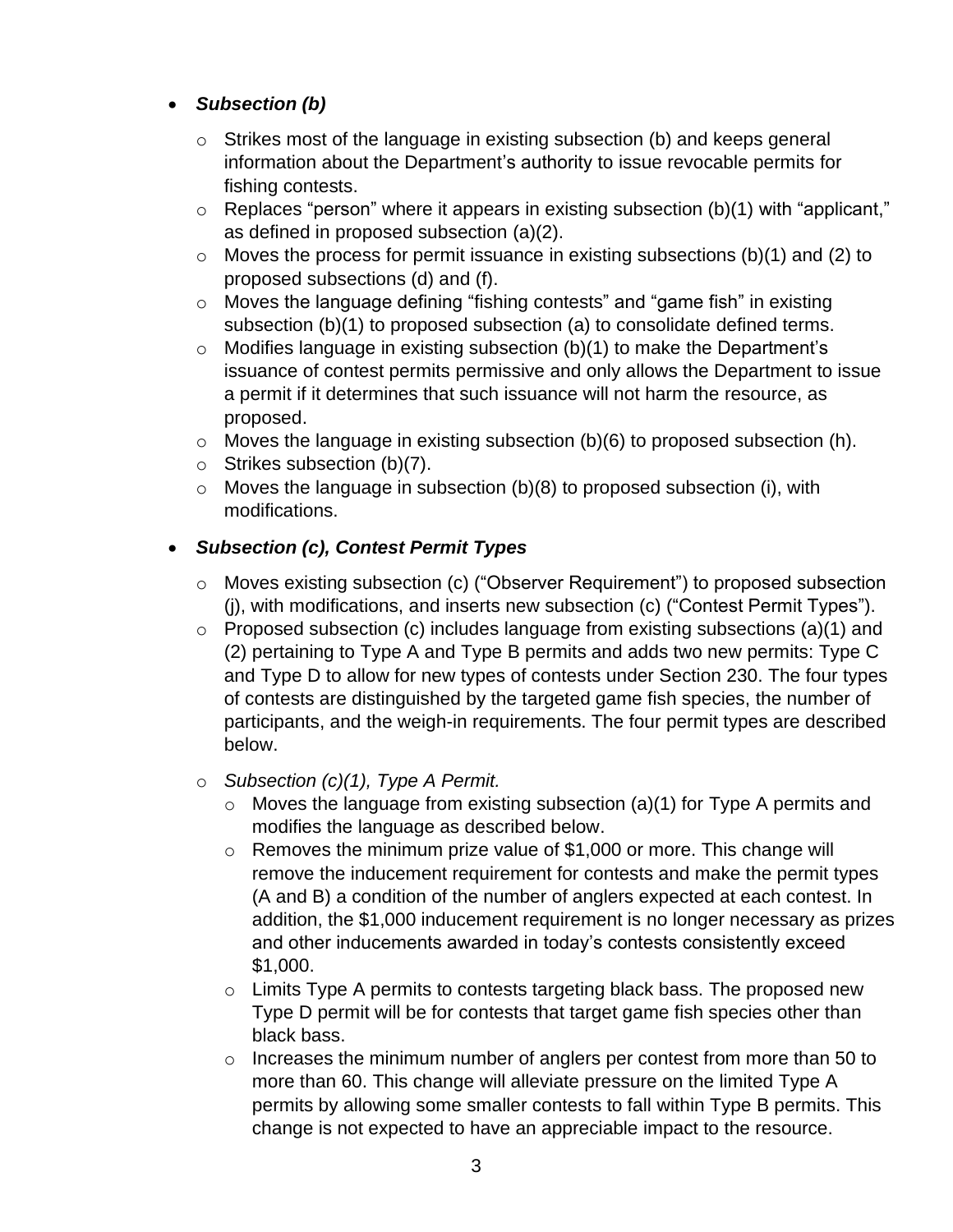- $\circ$  Removes the language in existing subsection (a)(1), "...the first application received shall be given priority…." This change is necessary because proposed subsection (c) defines permit types and proposed subsections (d)(1) through (5) address the process for issuing permits.
- o Allows more than one Type A contest per day on certain waters and allows less than one Type A contest per weekend or month on certain waters. These waters are specified in proposed subsection (e).
- o *Subsection (c)(2), Type B Permit.*
	- $\circ$  Includes the language from existing subsection (a)(2) for Type B permits with the modifications described below.
	- o Limits Type B permits to contests targeting black bass. The proposed new Type D permit will be for contests that target game fish species other than black bass.
	- o Increases the maximum number of anglers per contest from 50 or fewer to 60 or fewer. This change is necessary to remain consistent with the associated change to the angler threshold for Type A permits. This change is being made to reduce pressure on the limited availability of Type A permits.
	- o Restricts the number of Type B permits issued for any water on the same day to three. The purpose of this change is to provide a positive experience for contest participants and other users, to meet stakeholder needs, and to reduce the possibility of adverse impacts on fisheries.
	- o Allows more than three Type B contests per day on certain waters. These waters are specified in proposed subsection (e).
	- $\circ$  Restricts the maximum number of days per contest to three. This change is necessary for consistency between the revised definitions for Type A and Type B permits for black bass contests that hold a centralized weigh-in.
- o *Subsection (c)(3), Type C Permit.*
	- $\circ$  Establishes a new permit, Type C, for contests targeting black bass where anglers do not retain fish for a centralized weigh-in. This new permit is necessary because there is an increasing number of contests in which participants fish from non-motorized vessels. Those vessels lack suitable devices to hold fish alive for later release. Thus, anglers in such contests are required to release all fish caught immediately after capture.
	- $\circ$  Contests under a Type C permit may exceed three days in duration and may be conducted on multiple waters bodies concurrently. This provision is necessary to address contest formats that are currently being conducted, often through online platforms. This will allow for a mechanism to appropriately permit these contests. This change will result in a significant resource impact as anglers in Type C contests may not retain fish for a centralized weigh-in, but instead must release all fish immediately after capture.
	- $\circ$  Type C permits do not limit the number of anglers. This is allowable because catch-photo-release or catch-weigh-release contests, where fish are not retained in live wells, are generally thought to have a much smaller impact to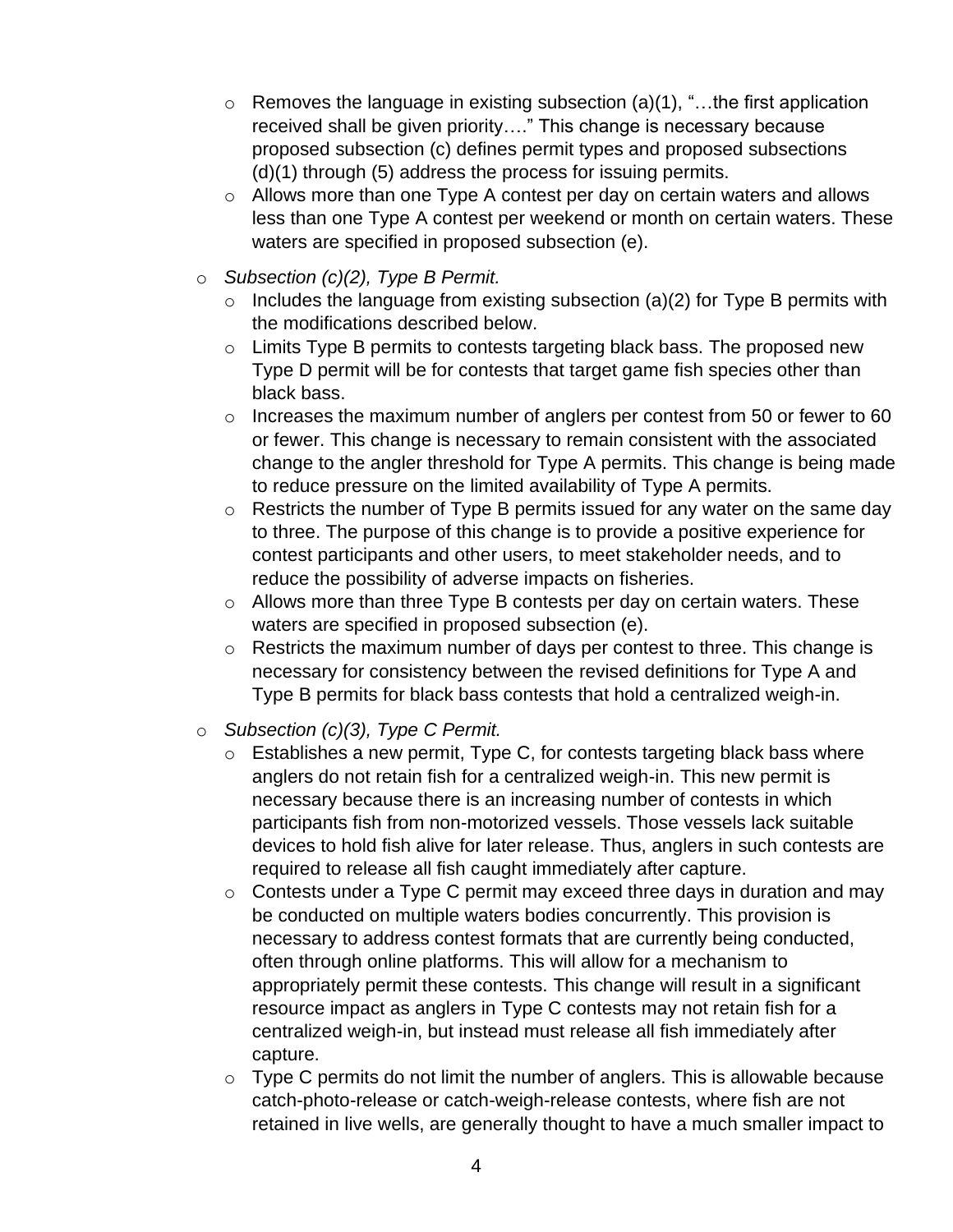the resource than centralized weigh-in contests.

- o *Subsection (c)(4), Type D Permit.*
	- $\circ$  Establishes a new permit, Type D, for contests that target game fish species other than black bass. This new permit is needed to address the increased diversity of contests being offered and provide a mechanism to appropriately permit these contests.
	- $\circ$  Contests under a Type D Permit may exceed three days in duration and may be conducted on multiple waters bodies, concurrently. These provisions address long-duration contest types that are currently being conducted. These contests are often hosted by tackle shops for an entire season.
	- $\circ$  Type D permits do not limit the number of participants. This provision is necessary to address contest formats that are currently being conducted statewide. This change will not result in a significant resource impact as anglers participating in these types of contests will still be required to follow existing sport fish angling regulations that protect and conserve the resource.

# • *Subsection (d), Application Procedures for Permits Outside Initial Offering*

- o Moves existing subsection (d) ("Compliance with Sport Fishing Regulations") to proposed subsection (k), with modifications, and inserts proposed subsection (d) ("Application Procedures"). Proposed subsection (d) includes language from existing subsection (b), with the modifications described below, and specifies the requirements to apply for contest permits outside the initial offering described in proposed subsection (f), which is limited to Type A permits.
- o *Subsection (d)(1*).
	- $\circ$  The language in this subsection clarifies that applications for Type A permits outside the initial offering, and Type B, Type C, and Type D permits will not be processed until after the completion of the initial offering for Type A permits. A sentence mentioning the order in which permit applications will be processed is necessary to clarifies that these permit applications will be processed on a first-come, first-serve basis.
- o *Subsection (d)(2).* 
	- $\circ$  The language in this proposed subsection is moved from existing subsections (b)(3) and (4), stating that applications will not be accepted prior to July 1 of the year preceding the calendar year in which the contest will be held and shall be submitted to the Department at least 30 days prior to the date of the contest.
- o *Subsection (d)(3)*.
	- o Requires applicants to apply for a contest permit using an existing form APPLICATION FOR PERMIT TO OFFER PRIZES FOR TAKING OF GAME FISH, DFW 775 (revised 3/1/2022) (form DFW 775, incorporated by reference herein), which the Department is revising as part of this rulemaking, as outlined below.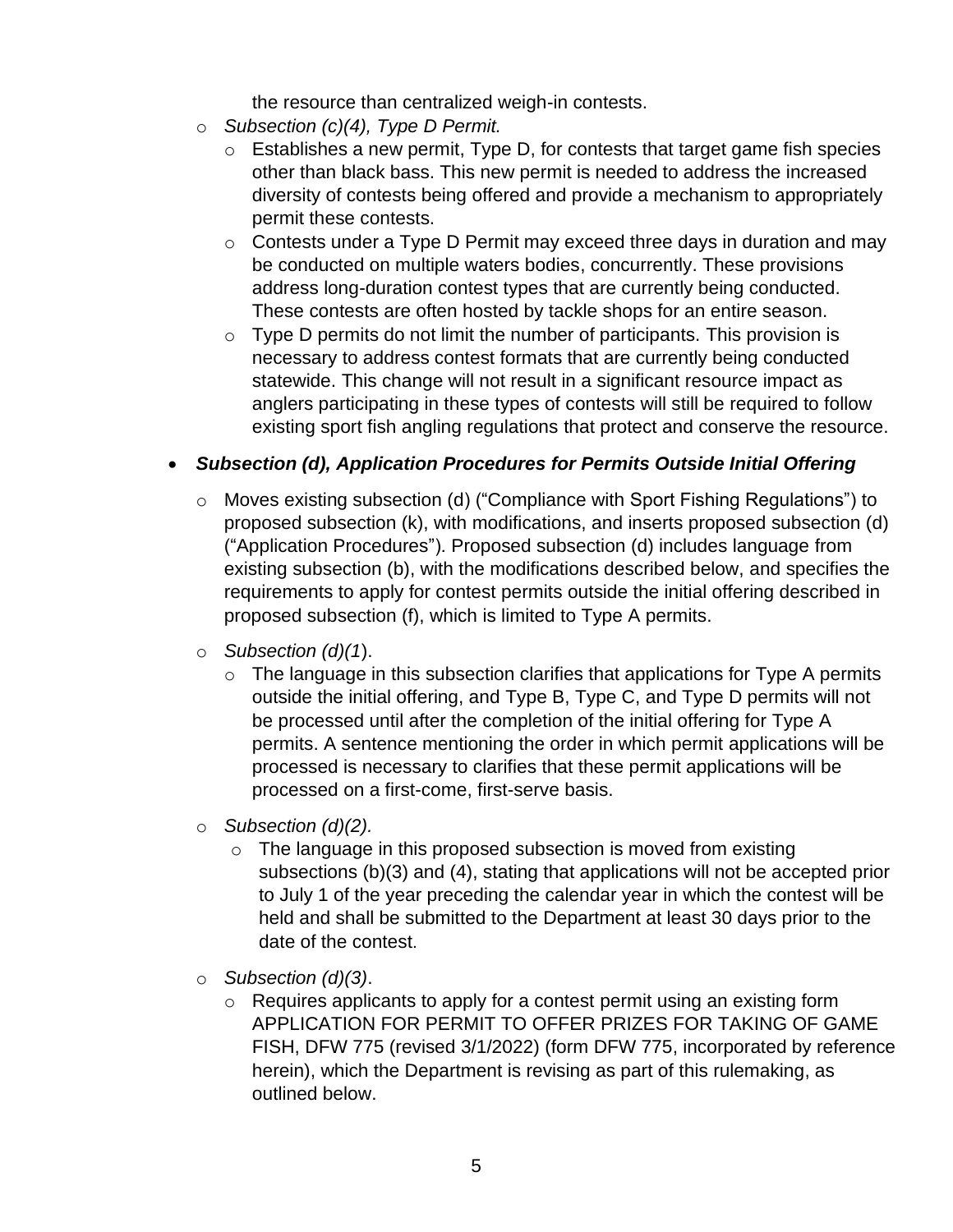- o *Subsection (d)(4)*.
	- $\circ$  Explains that the Department may require applications to be submitted through the Department's Automated License Date System (ALDS). The Department is not requiring submittal through ALDS now because it needs to make technical adjustments before ALDS can accept applications.
- o *Subsection (d)(5).*
	- o Describes how and where to submit applications outside ALDS, when an application will be deemed as received, and when an application will be deemed as complete.

#### • *Subsection* **(e)***, Permit Limits for Specific Waters*

 $\circ$  This proposed new subsection replaces existing subsection (e), which is moved to subsection (l). Proposed subsection (e) lists waters with permit limitations that deviate from the statewide standard. This list is necessary because it allows the Department to consider the Sacramento-San Joaquin River Delta (Delta) to be three separate waters for fishing contest permitting purposes under (e)(1). The purpose for this change is that the Delta has over 1,000 miles of navigable waterways. With such an expanse, the Department believes multiple tournaments may be permitted on these waterways without impacting the resource. The number of permits issued will be limited to three for each Delta county: Sacramento, San Joaquin, and Contra Costa. Permit issuance in this manner will distribute contests across the Delta while still providing for positive user experiences. This list also allows the Department to limit Type A permits on three heavily used waters in Southern California (proposed (e)(2) through (e)(4) to limit impacts to the resource. Subsection (e) also clarifies what is to be considered a "Multi-day Type A Permit".

### • *Subsection (f), Initial Offering of Type A Permits*

- o The purpose of this subsection is to r**emove** the requirement of permit issuance by random draw for Type A permits and to define guidelines for a collaborative process for resolving conflicts and issuing permits though an "initial offering" process. Based on significant input from stakeholders, the Department's understanding, relayed to the Commission, is that the stakeholder preference was for a collaborative process by which applicants could negotiate with each other and resolve conflicts over contest dates and waters. The proposed new procedures for issuing Type A permits are described below in proposed subsections (f)(1)(A) through (I). Existing subsection (f) is moved to proposed subsection (m), with modifications.
- $\circ$  Proposed subsection (f) is necessary to establish the permitting process for Type A permits, inform potential applicants of the application process for initial offering and Type A permits and the conditions for obtaining and maintaining a permit issued pursuant to this section. These clarifications are necessary to ensure that applicants understand the forms that are required for submission, the order in which the forms will be processed, the information required to be completed on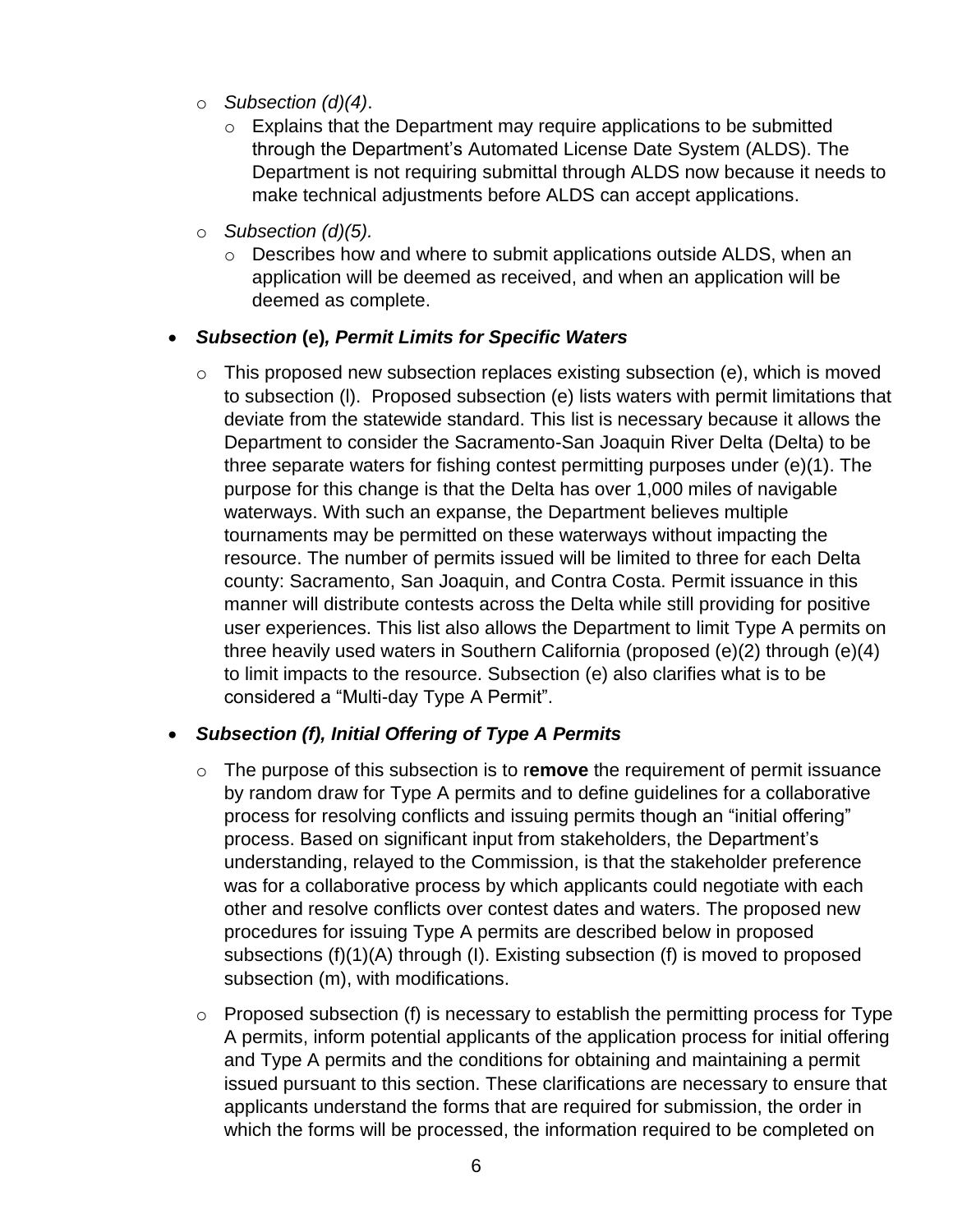the forms, and the certifications applicants are required to make prior to submitting the form.

- $\circ$  The conflict resolution period is necessary to provide a fair and equitable process for resolving conflicts under the newly established collaborative Initial Offering process. The information required on form DFW 774 must match the information required on form DFW 775 so that the Department can confirm the applicant that is awarded date and water combinations through the initial offering (DFW 774) matches the applicant submitting Contest Applications (DFW 775) for those same date and water combinations.
- o *Subsection (f)(1)(A)*
	- Describes the new initial offering process for Type A permits and requires applicants to use a new Department form which is being adopted as part of this rulemaking: INITIAL OFFERING APPLICATION FOR "TYPE A" GAME FISH CONTESTS, DFW 774 (NEW 2/1/2022) (form DFW 774, incorporated by reference herein). Applicants will specify their desired contest dates and waters on the form. An initial offering of Type A permits will be conducted during July of the year preceding the contest date. Notification of the open period to submit form DFW 774 will be posted to the Department's Inland Fishing Contest webpage and sent to all previous years' permittees. Applicants will be required to provide an email address and phone number on form DFW 774, which may be used by the Department to facilitate the initial offering and the conflict resolution period.

Applicants will be required to certify on the application that: (1) they are not coordinating on date selection with other applicants; (2) they are applying on their individual behalf or on behalf of an organization, independently from other applicants; and (3) if a date is awarded, certify they intend to hold a contest on that date and water.

- o *Subsection (f)(1)(B)*
	- Specifies that no more than one form DFW 774 may be submitted on behalf of each applicant or organization and that applicants may request no more than one date per water per month.
- o *Subsection (f)(1)(C)*
	- Specifies that the Department will assign a random number to form DFW 774 upon receipt and identify conflicts. A "conflict" refers to requests for the same date and water submitted by more than one applicant, as defined in proposed subsection (a)(4).
- o *Subsection (f)(1)(D)* 
	- Establishes a process for applicants to collaborate and resolve conflicts identified by the Department. The Department will conduct a conflict resolution process that may be held in person or virtually. Conflict resolution conducted in person will be open for up to four hours. Conflict resolution conducted virtually will be open for up to four weeks. During the conflict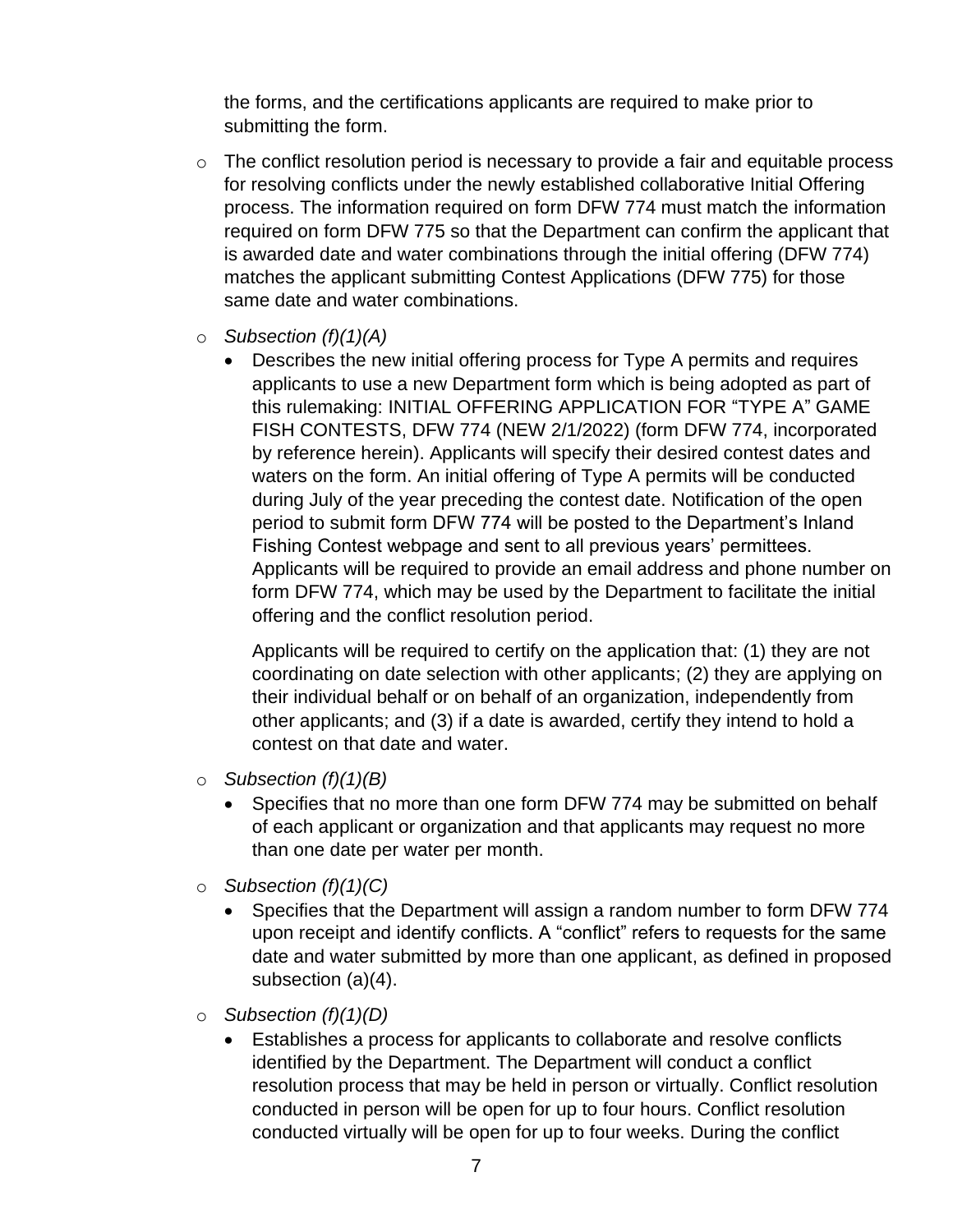resolution period, applicants may withdraw a request completely, or move a request in conflict to a new water and/or date if the new selection does not result in conflict. Applicants may not request new dates or waters during the conflict resolution period.

- o *Subsection (f)(1)(E)*
	- Specifies that at the end of the conflict resolution period, all requests not in conflict will be awarded to the requesting applicant and remaining conflicts will be decided by random selection.
- o *Subsection (f)(1)(F)*
	- Specifies that once an applicant's request has been awarded, the applicant shall submit an application using form DFW 775 and payment to the Department. The information on the form DFW 775 application must match the information provided on the form DFW 774 they submitted for the initial offering.
- o *Subsection (f)(1)(G)* 
	- Lists those factors that may lead the Department to reject an applicant's form DFW 774 or 775 or to revocation an awarded request.
- o *Subsection (f)(1)(H)* 
	- Specifies that applications for Type A permits received after the due date for the initial offering will be processed following the procedures in proposed subsection (d).
	- o *Subsection (f)(1)(I)*
	- Specifies how and where form DFW 775 applications must be sent for the initial offering and explains that they may need to be submitted though ALDS.

#### • *Subsection (g), Permit Adjustments.*

- $\circ$  Moves existing subsection (g) to proposed subsection (n), with modifications. Proposed subsection (g) includes the language in existing subsection (b)(5), specifying when the Department will consider a request to adjust an approved permits and limits a permittee to three change requests. Any additional requests will require submission of a new application and payment of fees. Under the existing subsection (b)(5), a permittee can make unlimited change requests without additional cost. Some applicants have made multiple change requests that have been very time consuming for Department staff to process. By placing a limit on the change requests and requiring the submittal of a new application and fees after the third request, the Department will be able to cover its costs to process such requests.
- o *Subsection (g)(1)*
	- This subsection specifies that the Department will consider requests for adjustments to approved permits if such requests are received by the issuing regional office at least 30 days prior to the contest date.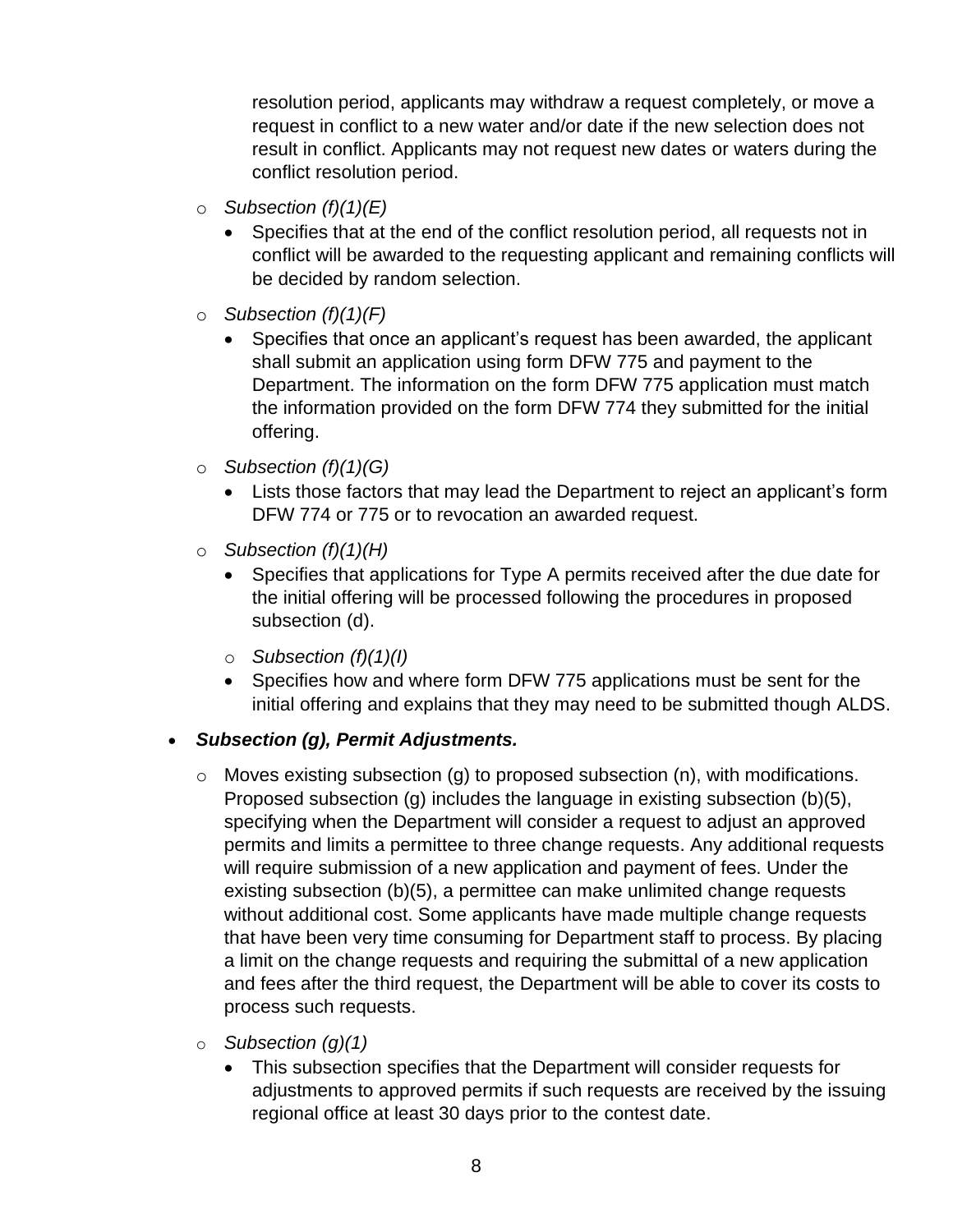- o *Subsection (g)(2)* 
	- This subsection specifies that permittees may request up to three changes to the originally approved permit and any additional change requests will require the submission of a new application and payment of all applicable fees.
- *Subsection (h)***, No Transfer.**
	- o Moves existing subsection (h) to proposed subsection (o). The language in proposed subsection (h) is from existing subsection (b)(6), with no change.

# • *Subsection (i)***, Fees.**

- o Fish and Game Code Section 2003 provides that an "application for [a fishing contest permit] shall be accompanied by a fee in the amount determined by the department as necessary to cover the reasonable administrative costs incurred by the department in issuing the permit." Existing subsection (b)(8) directs the reader to "subsection 699(b) of these regulations of the fee for [a fishing contest] permit." Section 699(b) reads: "…Unless otherwise provided in this Title 14 or in the Fish and Game Code, the Department shall charge a fee of thirty dollars (\$30.00) for any permit issued pursuant to these regulations." The fee the Department has been charging is greater than \$30.00. Last year, the fee was \$68.50. However, this fee and past fishing contest fees do not appear in Title 14 itself. Instead, this fee has been shown on form DFW 775, the Department's application form for fishing contest permits.
- o To avoid any confusion an applicant might have on whether to pay the \$30.00 in Section 699(b) or the fee on form DFW 775, proposed subsection (i) will replace subsection (b)(8) and direct the reader to pay the fee specified therein: \$70.30. The fee is higher than last year's to account for inflation and the Department confirmed the fee is sufficient to cover the costs it incurs to issue fishing contest permits, all in accordance with Fish and Game Code section 713(a), (b), and (g). (See Section VI(c) below for more information.) The fee will still show on form DFW 775 with reference to proposed subsection (i) to help applicants submit the correct fee.

### • *Subsection (j), Observer Requirement.*

- $\circ$  The language in this proposed subsection is from existing subsection (c) with the modifications described below.
- o Increases the observer reimbursement fee from \$100 to \$275. For more information on this increase, see Table 2 in Section VI(c), below. This change is necessary due to increased staff salaries. As such, the amount charged should allow the Department to recover the expenses it incurs to have a Department employee observe a contest. The Department typically requires an observer when there is an elevated concern for the welfare of individual fish, fish populations, or the environment that might be based on environmental conditions, resource status, or applicants' history regarding fishing contests.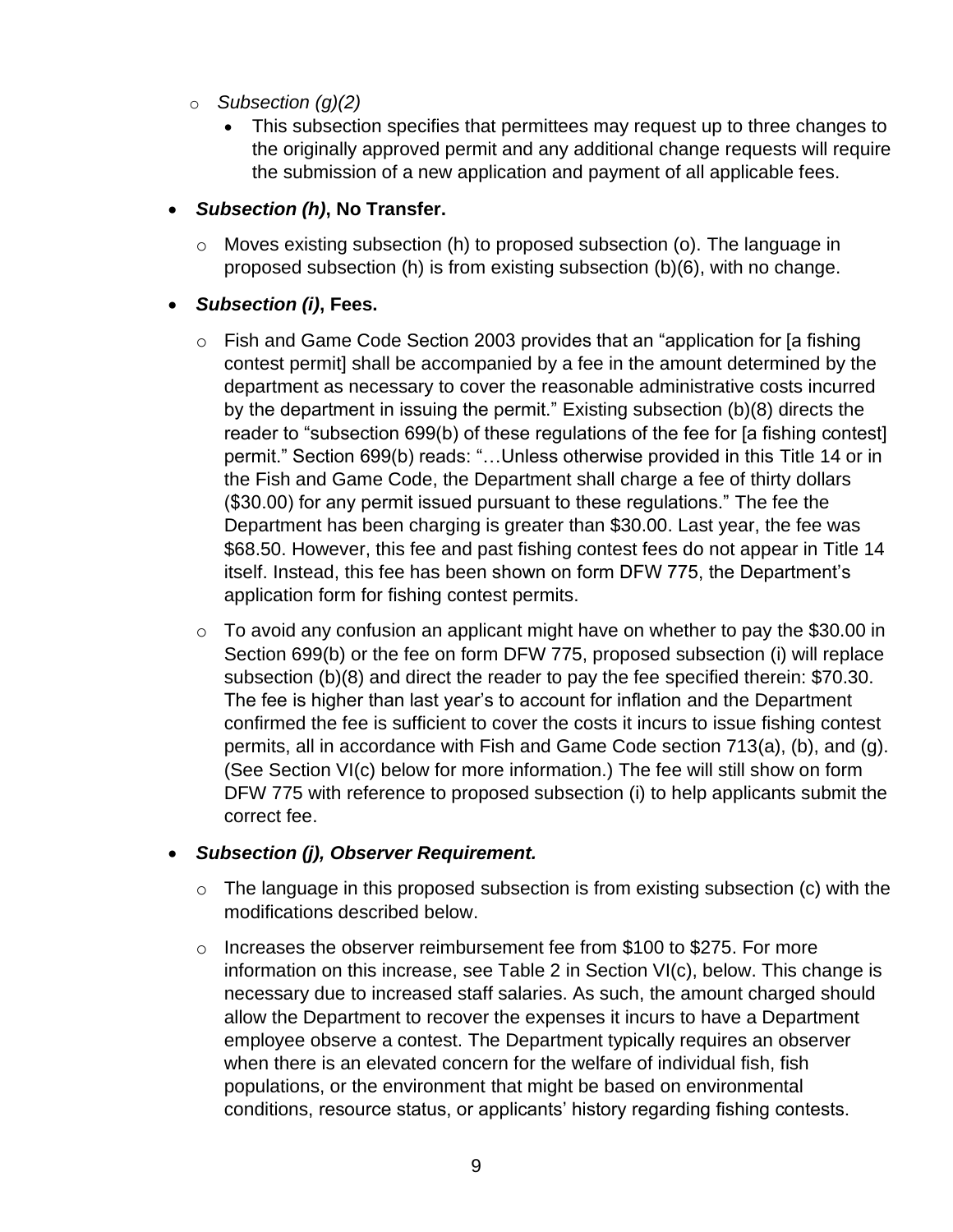- o Adds instructions for where to send the observer fee. This language is necessary to inform applicants that payments must be sent to the regional office from which the permit was or will be issued.
- $\circ$  Amends the language taken from existing subsection (c) to clarify who may be required to pay the observer fee. This change is necessary to inform potential applicants that the Department may require payment of the observer fee either during the application phase or after a permit has been issued.

### • *Subsection (k)***,** *Compliance with Sport Fishing Regulations.*

- $\circ$  The language in this subsection is from existing subsection (d) with the modifications described below.
- o *Subsection (k)(1)*
	- Changes "participant" to "angler" for clarity and consistency with the definition of angler in subsection (a).
- o *Subsection (k)(1)(A)*
	- Removes "for Type A contests." This change is being made to expand the availability of special regulation exemptions to Type B permits and add clarification for black bass. This will eliminate the past observed practice of applicants applying for Type A permits to receive the exemption, without meeting the participant/angler threshold.
- o *Subsection (k)(2)*
	- Adds the following language: "…by anglers or permittees to accommodate off-site contest weigh-in locations." Adding this language is necessary to clarify that the Department may allow for the movement of live fish to facilitate an offsite weigh-in. Fish moved to an offsite weigh-in location must be released back into water of original capture.
	- The change to the word "establish" to "impose" is necessary to allow for caseby-case consideration of off-site weigh ins.
- *Subsection (l), Additional Restrictions for Any Black Bass Contest.*
	- $\circ$  This language in this proposed subsection is from existing subsection (e).
	- $\circ$  Removes the restriction in existing subsection (e)(2) that all contestants must have facilities for keeping bass alive. This change is necessary because not all bass contests will require the transport of fish to a centralized weigh-in location. Thus, not all watercraft used in contests targeting black bass will need to have live wells. This change is necessary to ensure that the appropriate contest types are accommodated.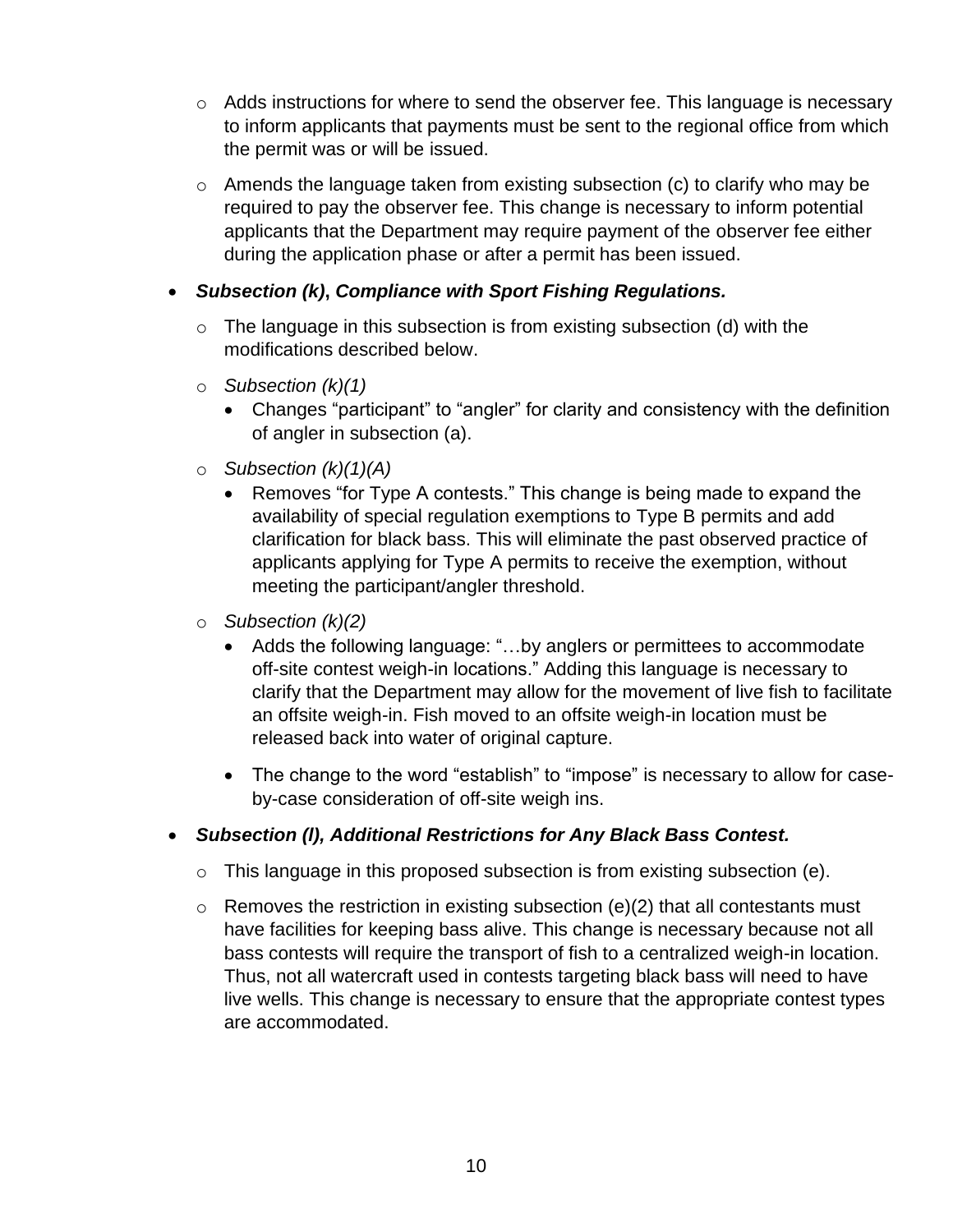- *Subsection (m), Special Conditions.* 
	- $\circ$  This language in this proposed subsection is from existing subsection (f) with the modifications described below.
	- $\circ$  Amends the language existing subsection (f) to clarify that standard special conditions applicable to permits are on form DFW 775. This subsection also mentions that special conditions on form DFW 775 require the use of the AQUATIC INVASIVE SPECIES SELF-INSPECTION CERTIFICATION FOR GAME FISH CONTESTS, DFW 777 (New 2/1/2022) (form DFW 777, incorporated by reference herein).
	- $\circ$  Existing subsection (f) allows the Department to impose additional conditions to provide for the welfare of fish populations or individual fish. Proposed subsection (m) adds that the Department may also impose such conditions to provide for the welfare of the resource. This addition is necessary to allow the Department to impose a broader range of protective conditions to avoid adverse effects to the resource, as defined in proposed subsection (a)(8).

# • *Subsection (n), Submission of Reports.*

- $\circ$  This language in this proposed subsection is from subsection (g), with the modifications described below.
- o Removes the following language from existing subsection (g): "… (attached to application form FG 775 (vers. 6/90))." The report form will no longer be an attachment to this form, to be replaced by form DFW 775 as part of this rulemaking. A new report form, FISHING CONTEST REPORT, DFW 776 (NEW 2/1/2022) (form DFW 776, incorporated by reference herein), will replace the attachment as part of this rulemaking.
- o Specifies that form DFW 776 will need to be completed and submitted electronically.
- *Subsection (o), Denial or Revocation of Applications, Permit Adjustments, and Permits.* 
	- $\circ$  The language in proposed subsection (o) is from existing subsection (h) with the modifications described below.
	- $\circ$  Amends the language in existing subsection (h) to clarify and expand when the Department may deny or revoke a permit application or permit; adds language to allow the Department to deny a permit adjustment request; adds language clarifying the circumstances that would allow the Department to deny or revoke applications, permit adjustment request, and permits; adds a notice requirement; and adds language that allows an applicant or permittee to request the Department to reconsider any decision to deny or revoke. These changes amendments are necessary to allow the Department to enforce the new and existing procedures and requirements described in Section 230 with sufficient due process.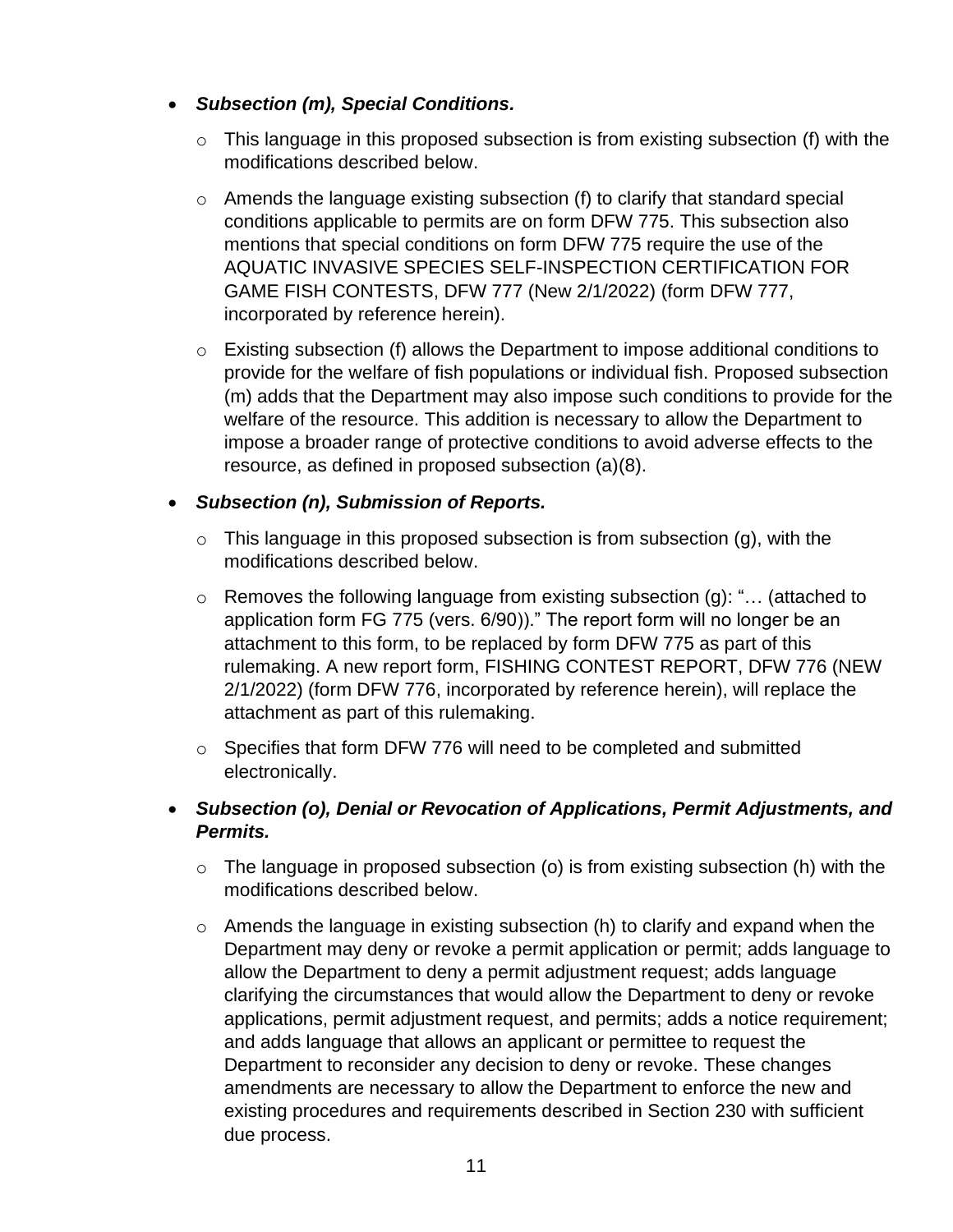- o *Subsection (o)(1)*
	- Specifies the Department's authority to deny a permit application or a request for a permit adjustment if the Department determines in its sole discretion that issuance of a permit or approval of a permit adjustment would be detrimental to the resource, or the applicant or permittee has failed to adhere to the requirements or procedures described in Section 230. Specifies that notice must be given in accordance with proposed subsection (o)(4).
	- o *Subsection (o)(2)*
	- Specifies that the Department may revoke a permit if the Department determines in its sole discretion that the applicant or permittee has failed to comply with any terms or conditions of its permit or has failed to adhere to the requirements or procedures described in Section 230. This paragraph specifies that notice must be given in accordance with proposed subsection  $(o)(4)$ .
	- o *Subsection (o)(3)*
	- Specifies that the Department may consider an applicant's or permittee's previous compliance with Section 230 and with previous permits when determining whether to issue a denial or revocation.
	- o *Subsection (o)(4)*
	- Specifies the notice requirements applicable to denials and revocations under proposed subsections (o)(1) and (o)(2).
	- o *Subsection (o)(5)*
	- Specifies that an applicant or permittee may request the Department to reconsider any decision to deny or revoke under subsection (o)(1) and (o)(2).

# **FORMS**

# **INITIAL OFFERING APPLICATION FOR "TYPE A" GAME FISH CONTESTS, form DFW 774** (NEW 2/1/2022)

This regulatory action includes the adoption of the above-referenced form to standardize the process of receiving initial offering requests and clarify application procedures for the initial offering.

Section 1, Applicant Information. This section collects applicant contact information. This section is necessary to clarify who the applicant is and provide contact information as part of the initial offering.

Section 2, Initial Offering Request. This section requests a table of requested dates and waters by an applicant. This section is necessary to collect requested dates as part of the initial offering. Providing a list of dates and waters is required to determine where conflicts exist, and this information will be used to resolve conflicts. This section limits the number of requested combination of waters and dates to 60. This number was chosen based on understanding from applicants to provide a variety of options of dates and waters.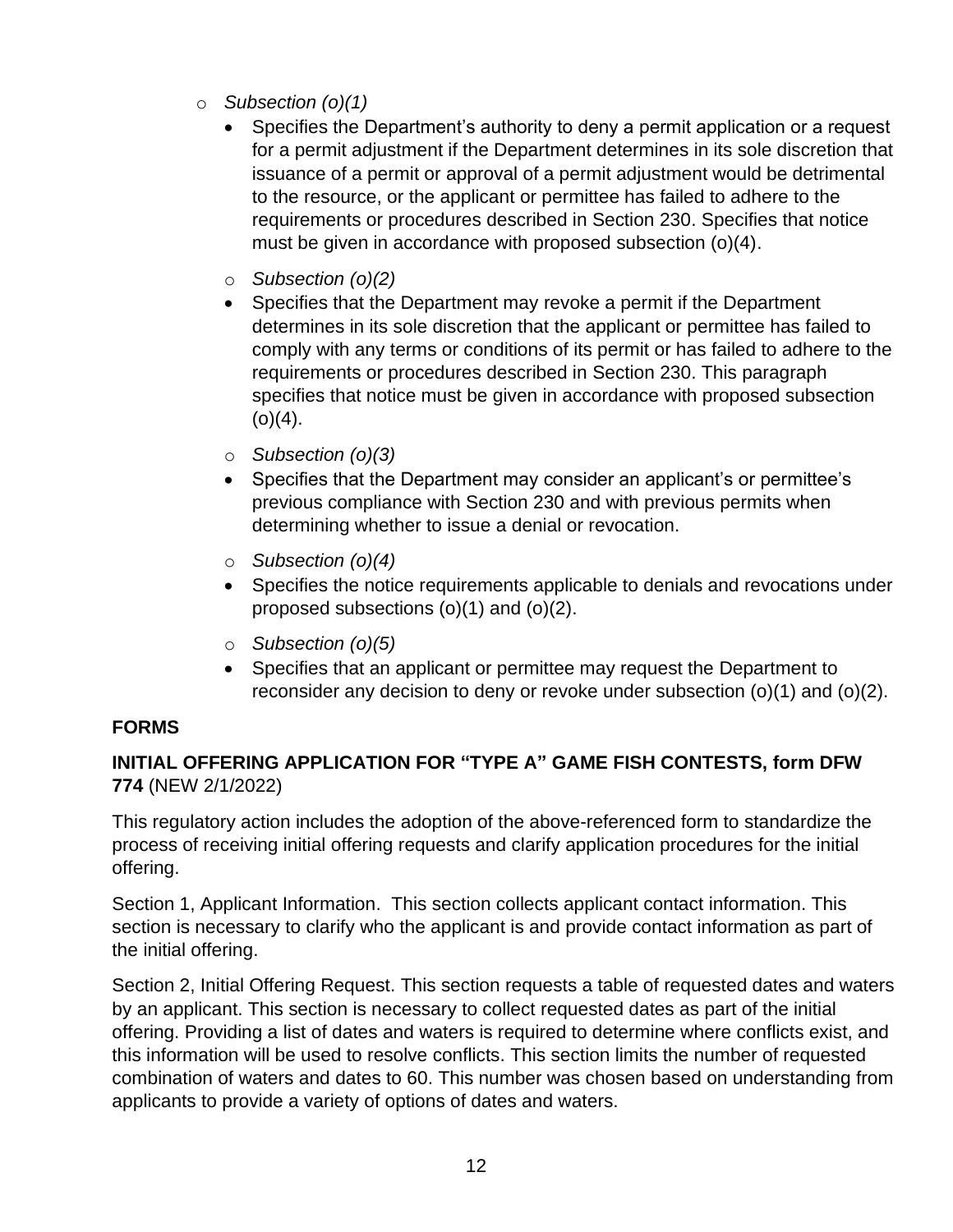Section 3, Certification. This section requires the applicant to certify that the information provided on this form is complete and accurate and that the applicant agrees to comply with all provisions outlined in Section 230.

Instructions for Initial Offering Application for Type A Game Fish Contests. The Instruction page of DFW 774 reminds applicants of certain informational items they should be aware of. The instructions provide section-by-section guidance for how to fill out the form. The instructions also remind applicants to create a customer record and obtain a GO ID in ALDS. The instructions themselves outline the form fields, and are necessary to guide the applicant on how to complete the form.

# **APPLICATION FOR PERMIT TO OFFER PRIZES FOR TAKING GAME FISH, form DFW 775** (REV. 3/1/2022)

The above-referenced form is an existing form that would be modified to standardize the process of applying for a Type A, B, C, or D permit as part of this regulatory action.

There are two versions of DFW 775 mentioned in the existing Section 230: in subsection 230(b)(2), a form FG 775 (rev. 11/98) is mentioned for the application, and in subsection 230(g), FG 775 (rev. 6/90) is mentioned regarding returning a report on a standard form. Both versions are proposed for a complete strike and replacement due to several updates for the required information applicants must fill out, and how this form is administered.

Section 1, Applicant Information. This section collects applicant contact information. This section is necessary to clarify who the applicant is and provide contact information, and for cross-referencing to applicant information from form DFW 774.

Section 2, Contest Information. This section identifies the type of fishing contest to be held, the start and end date of the contest, the water where contest will be conducted, the estimated number of participants, the weigh-in time and location (if applicable), and the contest target species. This section is necessary to allow an applicant to select the type of contest they are interested in, and for gathering necessary data from applicants to protect the resource, by allowing the department to limit the number of contests held at each water for each day.

Section 3, Special Conditions for Contests. This section identifies special conditions for all contests and select target species such as Chinook Salmon, Sturgeon, and black bass, including special release site instructions. This section is necessary to protect the resource. Previously added by individual Department regional offices, these conditions will now apply to all contests statewide.

Section 4, Certification and Approval. This section is signed by the applicant and provides approval information by the approving regional representative. This section is necessary to show that the applicant agrees to comply to all conditions stated on the permit any special conditions added by the Department. This section also provides a unique permit identifier for the Department upon issuance.

Section 5, Department Regional Office Locations. This section provides the names and addresses of Department regional offices. This section is necessary for applicants to identify the appropriate regional office in which to submit contest applications.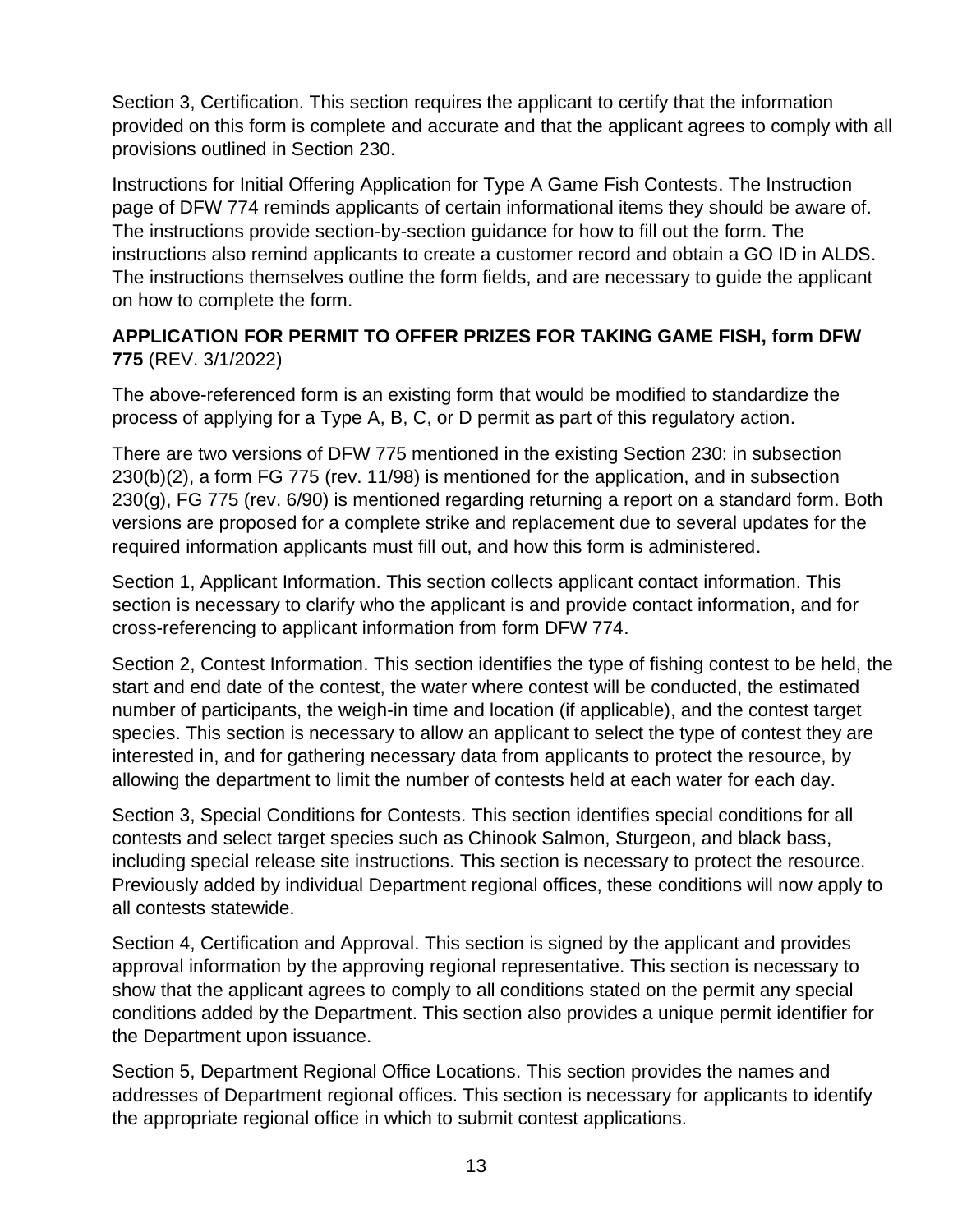# **FISHING CONTEST REPORT, form DFW 776** (New 2/1/2022)

This regulatory action includes the adoption of the above-referenced form to collect fishery and participation data after the completion of a fishing contest. This information is important to assess the overall impact fishing contests have on fishery resources. An electronic and online reporting system is planned to facilitate the Department's access and use information on game fish contests for tracking and management purposes.

Section 1, Permit Information. This section collects permit information. This section is necessary to relate contest result information back to corresponding fishing contest permit (DFW 775).

Section 2, Submitter Information. This section collects a permittee's contact information. This section is necessary to confirm the correct permit is being reported and to provide contact information in the event the Department needs to verify any of the information being submitted.

Section 3, Contest Results Information. This section collects fishery and angler data resulting from the contest. This section is necessary to monitor angler pressure, initial mortality, and overall potential impacts to the fishery.

The Notice language at the bottom of form DFW 776 is necessary to remind reporting permittees of the timeline to submit reports, relevant Title 14 sections and who to contact for additional information. It also includes the weblink to the Fishing Contests webpage and an email address for permittees to send questions or concerns.

### **AQUATIC INVASIVE SPECIES SELF-INSPECTION CERTIFICATION FOR GAME FISH CONTESTS, form DFW 777** (New 2/1/2022)

This regulatory action includes the adoption of the above-referenced form to provide a method for contestants to self-certify that the vessels and equipment they use in fishing contests re free from aquatic invasive species.

Section 1, Background. This section is necessary to educate permittees and anglers about what aquatic invasive species are, their environmental and economic impacts, and actions they should take to prevent their spread.

Section 2, Instructions. This section is necessary to define when the form is required, how to complete it, and how to display it.

Section 3, Self-Certification Questions. This section is necessary to assess the potential for a contestant's vessel or equipment to introduce aquatic invasive species into the contest waterbody. Aquatic invasive species can survive on vessels and equipment for up to several weeks in damp conditions. Fishing contests draw participants who frequently use their vessels and equipment, creating the risk that equipment will not dry between uses, which increases the potential that aquatic invasive species may be present. Contestants may also originate from throughout the state and outside of the state, increasing the diversity of potential aquatic invasive species present on vessels or equipment. These factors increase the potential that aquatic invasive species may be carried on vessels and equipment used in fishing contests. If a vessel or equipment harboring aquatic invasive species is used in a contest, it will introduce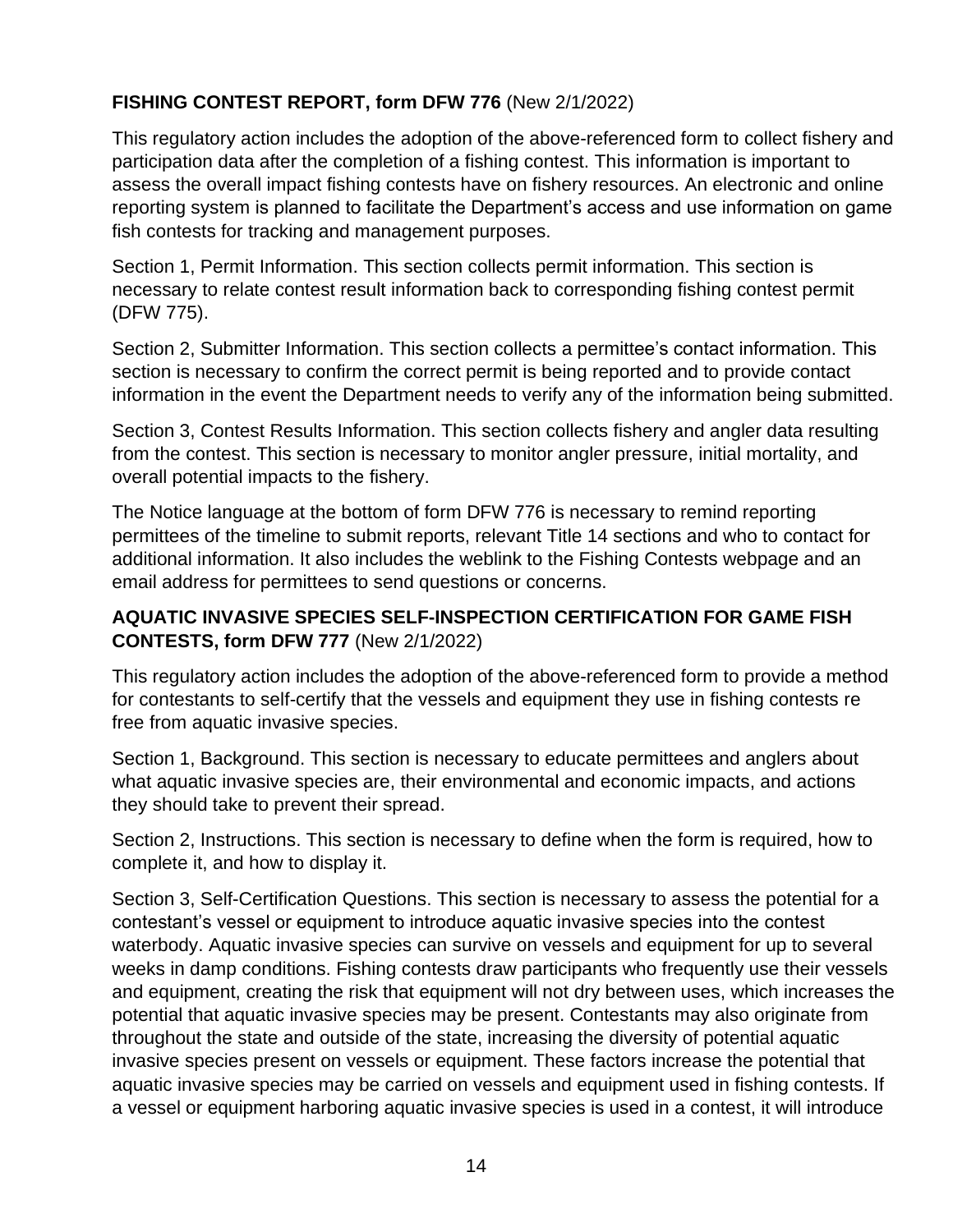those invasive species into the waterbody, potentially resulting in environmental and economic impacts.

Self-certification question 1 addresses situations where fishing contests are held on the same body of water as the last water body where the contestant's vessel, trailer, and equipment were last used. The risk of harboring aquatic invasive species is lower if the contestant's vessel/equipment have already been in the contest water. Questions 2 through 5 address whether the contestant's vessel and/or equipment is free of or poses a low risk of harboring living aquatic invasive species (cleaned, drained, and dry), and therefore is not likely to introduce aquatic invasive species to the contest waterbody.

Section 4, Certification. This section is necessary to identify the contest, the waterbody it will take place on, the dates the contest will take place, and the contestant's vessel, and identifies the contestant's attestation that the vessel is clean and dry, or decontaminated, thereby low risk for introducing aquatic invasive species by participating in the contest.

(b) Goals and Benefits of the Regulations

The goals and benefits of these regulations will establish contest conditions that provide for the welfare and conservation of fish populations and the environment and limit the impact to other recreational users while also allowing the offering of prizes for the taking of game fish.

The fishing contest types offered to today's anglers have changed significantly. There has also been an increased demand for fishing contest permits, especially for contests targeting black bass. To ensure the welfare of fish populations, the department limits the number and type of contests that may be held on each water each day. The regulatory action proposed herein will provide for equitable distribution of contest permits and ensure the welfare of fish populations.

(c) Authority and Reference Sections from Fish and Game Code for Regulation

Authority: Sections 200, 205, 1050 and 2003 Fish and Game Code.

Reference: Sections 67, 711, 713, 1050, and 2003 Fish and Game Code.

Fish and Game Code section 2 provides that the definitions in Chapter 1 of the Fish and Game Code "govern the construction of [the] code and all regulations adopted under the code." "Person" appears in some of the definitions in the proposed regulations (see subsections (a)(1), (2), (7), and (8)) and in other parts of Section 230. Because "person" is defined in Chapter 1 under Fish and Game Code Section 67, Section 67 is being added as a reference as part of this proposed rulemaking. In addition, because "person" is already defined in the Fish and Game Code, and under Fish and Game Code Section 2 applies to "person" as used in Section 230, "person" is not defined in proposed subsection (a).

(d) Specific Technology or Equipment Required by Regulatory Change

No specific technology or equipment is required to meet most of the goals of the proposed regulatory action. However, due to the mainstream use by the regulated community of computer and internet technology, the Department wished to coincide the timing of this regulatory proposal with an improved application submission and reporting system. As described in proposed subsection (d), entering applications through ALDS, when that function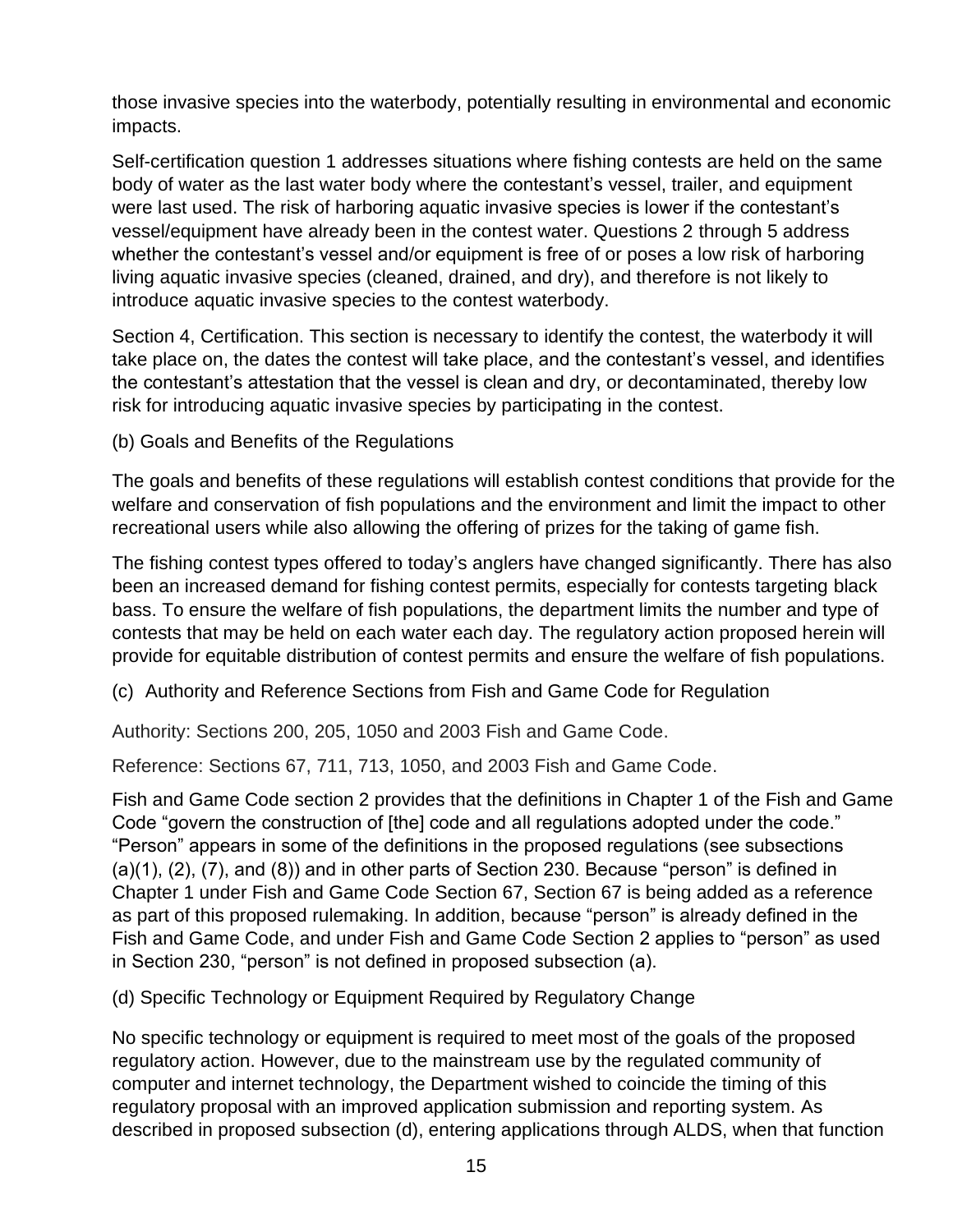is available, is expected to consolidate the number of applicants applying for the initial offering. Form DFW 776, Fishing Contest Report, is expected to be available in the appropriate electronic format by the time the proposed regulations are effective. Thus, form DFW 776 exhibits the content required of applicants for the online format to direct a permittee to complete the required data based on a particular permit type, and the workflow functionality by indicating the permit type selected (Types A through D) would result in a dynamic form based on selections made in previous sections of the application. Whether shown on paper or implemented in an electronic format, the information requested of all applicants will be the same.

The Department makes available an annual report that summarizes the results of fishing contests that target black bass

(e) Identification of Reports or Documents Supporting Regulation Change

None.

(f) Public Discussions of Proposed Regulations Prior to Notice Publication

The Department conducted a survey of stakeholders who participated in the 2020 black bass permit draw. The survey was designed to obtain stakeholder feedback on the first ever virtual permit draw process.

The proposal to amend Section 230 was introduced at the Commission's Wildlife Resources Committee meeting held virtually on September 16, 2021.

Public scoping meetings were held in person and virtually on December 1, 2021, and virtually on December 2, 2021.

The proposed changes to Section 230 were detailed during a presentation at the Commission's Wildlife Resources Committee meeting held virtually on January 13, 2022.

### IV. Description of Reasonable Alternatives to Regulatory Action

(a) Alternatives to Regulation Change

### Seniority-Based Issuance of Type A Contest Permits

In summary, the proposal states that competition for Type A permits for highly desirable locations and dates has resulted in spurious applications to increase an applicant's odds of receiving their desired location and date. To counter this, an alternative based on seniority, with minimum qualifications establishing a legal business identity, was proposed. Entities with the most consecutive years of participation would receive priority in selecting locations and dates, and limits to the number of permits they request would be based on the number they have purchased in the prior three years.

Fish and wildlife are the property of the people (Fish and Game. Code, Section 1600), and it is the mission of the Department to manage California's fish for the use and enjoyment of the public (Fish & Game Code, Section 712.1). It is the policy of the Department to provide for the beneficial use and enjoyment of wildlife by all citizens of the state and to provide for economic contributions to the citizens of the state, through the recognition that wildlife is a renewable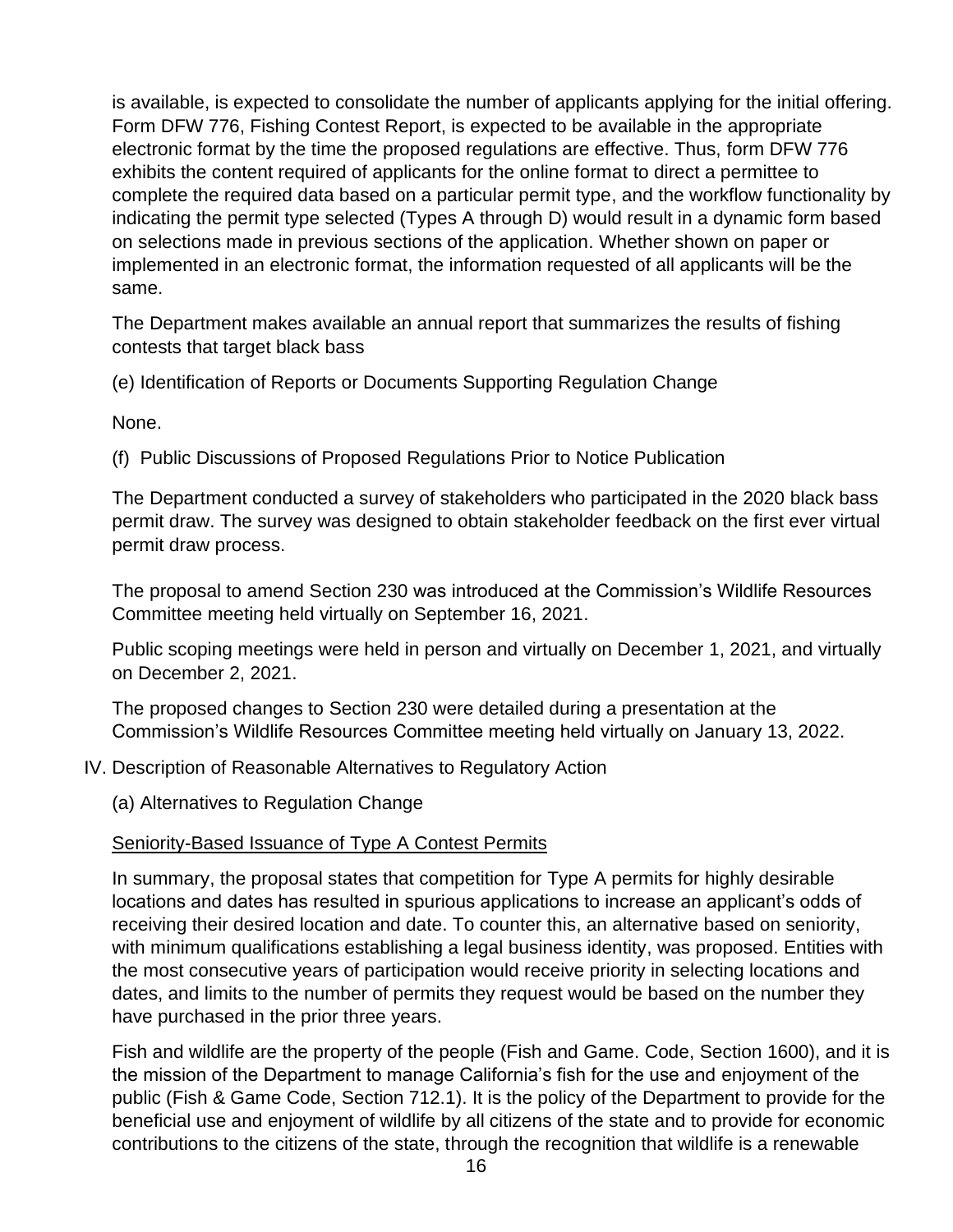resource of the land by which economic return can accrue to the citizens of the state, individually and collectively, through regulated management. (Fish & Game Code, Section 1801, subdivision (b).) Such management must be consistent with the maintenance of heathy and thriving wildlife resources and the public ownership status of the wildlife resources. Further, the California Natural Resources Agency and the Department are committed to providing equitable access to all Californians to our public natural resources, which includes access to fishing opportunities. Integrating a seniority-based system based on permitting history and/or requiring a business identity immediately precludes equitable access to individuals and businesses/organizations not already engaged in fishing contests or defined as a legal entity. Further, such regulations would perpetuate inequity into the future as newcomers to fishing contest would always be subordinate to those permittees with greater seniority.

(b) No Change Alternative

Stakeholder feedback has consistently shown that the issuance process laid out in current regulatory text does not work for most stakeholders and is not compatible with most business models. If proposed amendments are not adopted, fishing contest permittees would likely file a formal request to change Section 230. Most permit applicants have expressed the need for changes to this regulation in a Department-conducted survey in 2020 and at public meetings of permit holders held in 2021.

(c) Description of Reasonable Alternatives that Would Lessen Adverse Impact on Small **Business** 

None identified.

V. Mitigation Measures Required by Regulatory Action

The proposed regulatory action will have no significant adverse effect on the environment, and therefore, no mitigation measures are needed.

VI. Impact of Regulatory Action

The potential for significant statewide adverse economic impacts that might result from the proposed regulatory action has been assessed, and the following initial determinations relative to the required statutory categories have been made:

(a) Significant Statewide Adverse Economic Impact Directly Affecting Businesses, Including the Ability of California Businesses to Compete with Businesses in Other States

The proposed regulatory action will not have a significant statewide adverse economic impact directly affecting business, including the ability of California businesses to compete with businesses in other states because the game fish contests are specific to water bodies within the state of California.

(b) Impact on the Creation or Elimination of Jobs Within the State, the Creation of New Businesses or the Elimination of Existing Businesses, or the Expansion of Businesses in California; Benefits of the Regulation to the Health and Welfare of California Residents, Worker Safety, and the State's Environment.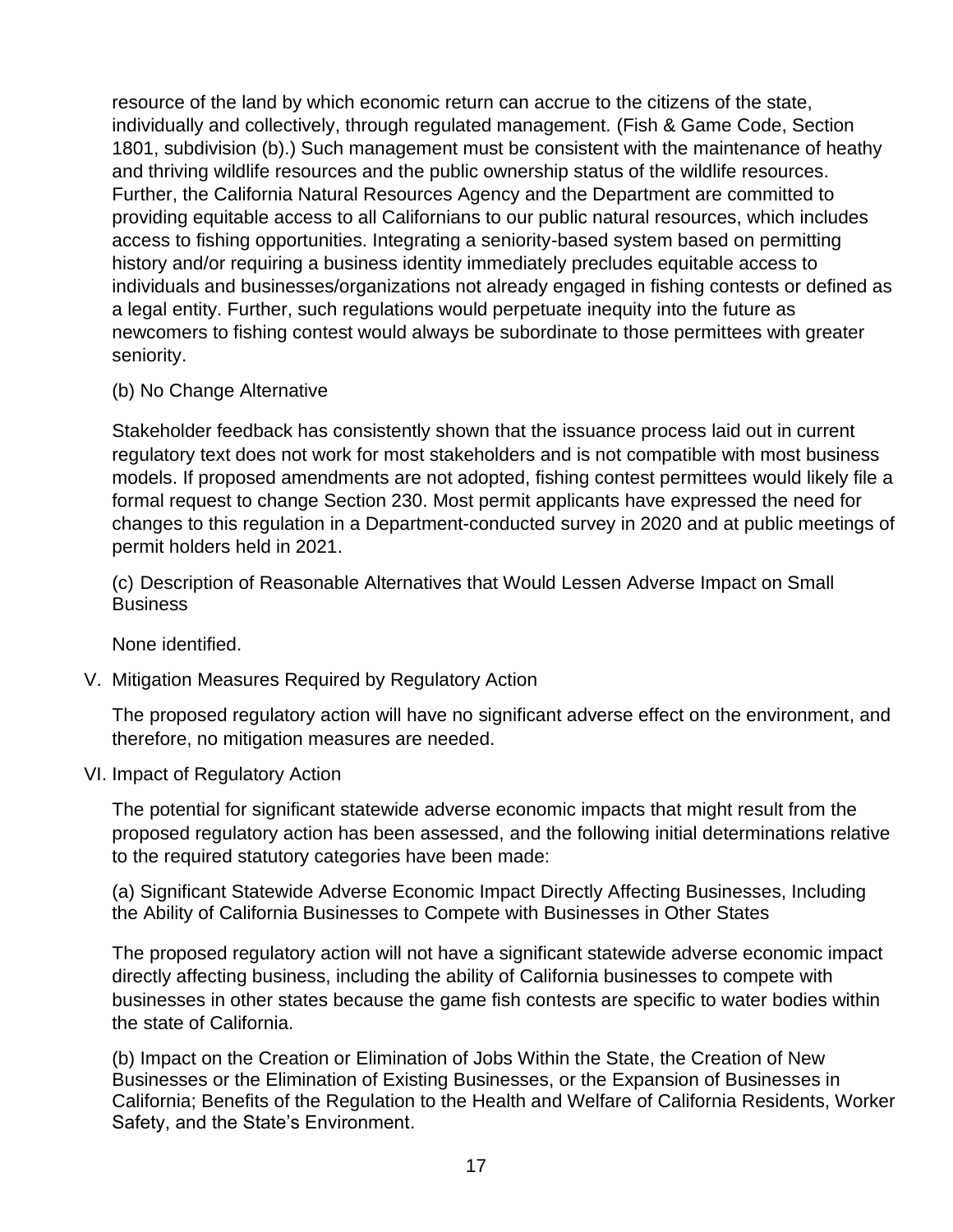The Commission does not anticipate any impacts on the creation or elimination of jobs, the creation of new business, the elimination of existing businesses or the expansion of businesses in California. The Commission does not anticipate any benefits to the health and welfare of California residents or worker safety.

The new regulations will benefit the environment by expanding the Department's authority to consider potential impacts to the resources when issuing permits. Existing Section 230 states that the Department shall issue a permit if the fishery or health of individual fish are not impacted. The new regulations allow for a holistic consideration of potential impacts to the environment and other resource users before issuing a permit.

(c) Cost Impacts on a Representative Private Person or Business

Fish and Game Code Section 2003 provides that an "application for [a fishing contest permit] shall be accompanied by a fee in the amount determined by the department as necessary to cover the reasonable administrative costs incurred by the department in issuing the permit." Last year, the application fee was \$68.50. For 2022, the fee is being adjusted for inflation to \$70.30 in accordance with Fish and Game Code Section 713<sup>1</sup>. The total cost for application is \$72.41, which includes a 3% non-refundable ALDS fee (Section 700.4(e)). In addition, the Department confirmed this fee will be sufficient to cover the Department's costs by completing the analysis shown in Table 1 below consistent with Fish and Game Code subsection 713(g).<sup>2</sup>

| <b>Classification</b>               | Task                                | Hours/<br><b>Permit</b> | Rate    | <b>Total</b> |
|-------------------------------------|-------------------------------------|-------------------------|---------|--------------|
| <b>Region 1</b>                     | 110 contests                        |                         |         |              |
| Environmental<br>Scientist, Range C | Review, Communication,<br>Entering  | 0.30                    | \$66.32 | \$19.90      |
| Office Technician                   | Receive, scan, process<br>payment   | 0.30                    | \$33.72 | \$10.12      |
| <b>Region 2</b>                     | 414 contests                        |                         |         |              |
| Environmental                       |                                     |                         |         |              |
| Scientist, Range C                  | Communication with applicant        | 0.30                    | \$66.32 | \$19.90      |
| <b>Office Technician</b>            | Receiving/processing<br>application | 0.20                    | \$33.72 | \$6.74       |
| Environmental<br>Scientist, Range C | Reviewing application               | 0.25                    | \$66.32 | \$16.58      |
| Environmental<br>Scientist, Range C | Approving application               | 0.20                    | \$66.32 | \$13.26      |

| Table 1. Department Costs to Issue Fishing Contest Permits (Processing of Form DFW |  |
|------------------------------------------------------------------------------------|--|
| 775)                                                                               |  |

<sup>1</sup> Fish and Game Code 713(a) requires the changes in the Implicit Price Deflator for State and Local Government Purchases of Goods and Services, as published by the United States Department of Commerce, to be used as the index to determine an annual rate of increase or decrease in the fees for licenses, stamps, permits, tags, or other entitlements issued by the department.

<sup>&</sup>lt;sup>2</sup> Under Fish and Game Code 713(g), the Department and the Commission, at least every five years, shall analyze all fees for licenses, stamps, permits, tags, and other entitlements issued by it to ensure the appropriate fee amount is charged.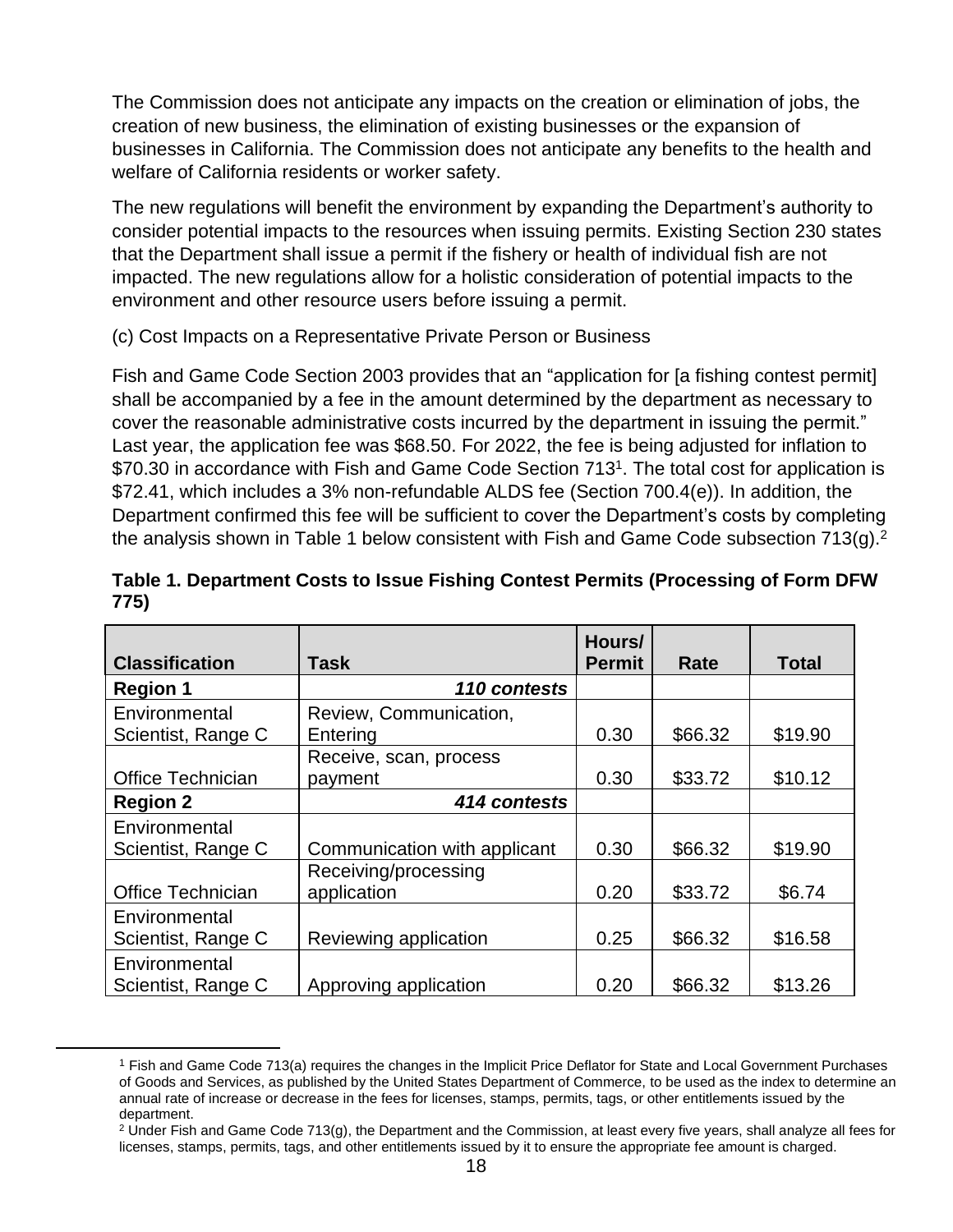| <b>Classification</b>            | <b>Task</b>                         | Hours/<br><b>Permit</b> | Rate     | <b>Total</b> |
|----------------------------------|-------------------------------------|-------------------------|----------|--------------|
| Environmental                    |                                     |                         |          |              |
| Scientist, Range C               | Entering application                | 0.20                    | \$66.32  | \$13.26      |
| Environmental                    | Issuing/regional                    |                         |          |              |
| Scientist, Range C               | communication                       | 0.20                    | \$66.32  | \$13.26      |
| <b>Scientific Aide</b>           | issuing/regional comm.              | 0.10                    | \$17.14  | \$1.71       |
| <b>Region 3</b>                  | 338 contests                        |                         |          |              |
| <b>Staff Services</b>            |                                     |                         |          |              |
| Analyst                          | Communication with applicant        | 0.20                    | \$46.75  | \$9.35       |
|                                  | Receiving/processing                |                         |          |              |
| <b>Office Technician</b>         | application                         | 0.10                    | \$33.72  | \$3.37       |
| <b>Staff Services</b>            |                                     |                         |          |              |
| Analyst                          | Entering application                | 0.10                    | \$46.75  | \$4.68       |
| <b>Staff Services</b>            |                                     |                         |          |              |
| Analyst                          | Reviewing application               | 0.20                    | \$46.75  | \$9.35       |
| Environmental<br>Program Manager | Approving application               | 0.20                    | \$117.71 | \$23.54      |
| <b>Staff Services</b>            | Issuing/regional                    |                         |          |              |
| Analyst                          | communication                       | 0.20                    | \$46.75  | \$9.35       |
| <b>Region 4</b>                  | 410 contests                        |                         |          |              |
| Environmental                    |                                     |                         |          |              |
| Scientist, Range C               | Communication with applicant        | 0.15                    | \$66.32  | \$9.95       |
|                                  | Receiving/processing                |                         |          |              |
| <b>Office Technician</b>         | application                         | 0.20                    | \$33.72  | \$6.74       |
| <b>Office Technician</b>         | <b>Entering application</b>         | 0.10                    | \$33.72  | \$3.37       |
| Environmental                    |                                     |                         |          |              |
| Scientist, Range C               | Reviewing application               | 0.20                    | \$66.32  | \$13.26      |
| Environmental                    |                                     |                         |          |              |
| Program Manager                  | Approving application               | 0.10                    | \$117.71 | \$11.77      |
| Office Technician                | Issuing permit                      | 0.20                    | \$33.72  | \$6.74       |
| <b>Region 5</b>                  | 277 contests                        |                         |          |              |
| Environmental                    |                                     |                         |          |              |
| Scientist, Range C               | Communication with applicant        | 0.20                    | \$66.32  | \$13.26      |
|                                  | Receiving/processing                |                         |          |              |
| <b>Office Technician</b>         | application                         | 0.10                    | \$33.72  | \$3.37       |
| Environmental                    | Reviewing and approving             |                         |          |              |
| Scientist, Range C               | application                         | 0.20                    | \$66.32  | \$13.26      |
| Environmental                    |                                     |                         |          |              |
| Scientist, Range C               | Entering application                | 0.10                    | \$66.32  | \$6.63       |
| <b>Office Technician</b>         | Receiving/processing<br>application | 0.20                    | \$33.72  | \$6.74       |
| <b>Region 6</b>                  | 174 contests                        |                         |          |              |
| Environmental                    |                                     |                         |          |              |
| Scientist, Range C               | Communication with applicant        | 0.20                    | \$66.32  | \$13.26      |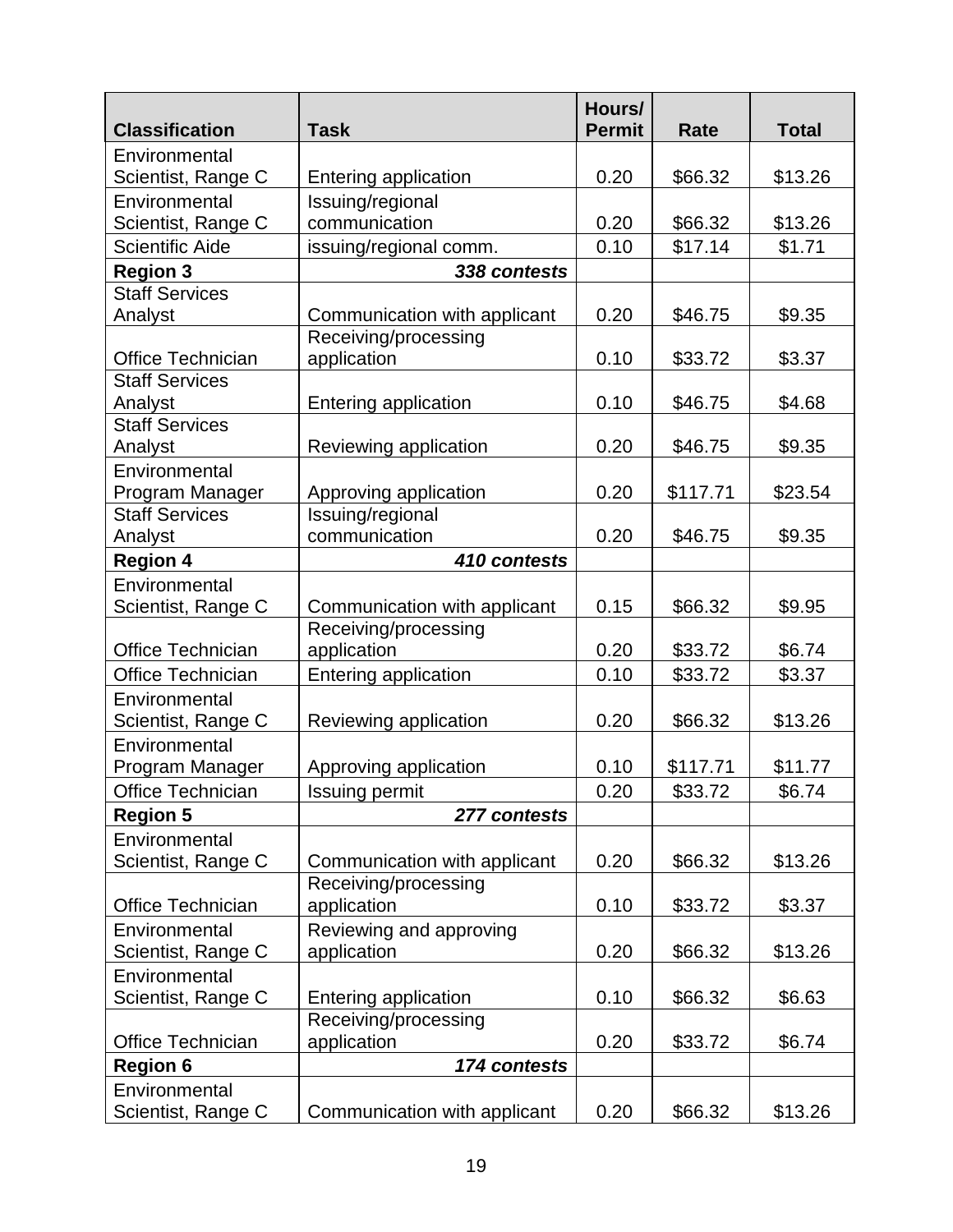|                          |                                | Hours/        |         |              |
|--------------------------|--------------------------------|---------------|---------|--------------|
| <b>Classification</b>    | Task                           | <b>Permit</b> | Rate    | <b>Total</b> |
| Environmental            |                                |               |         |              |
| Scientist, Range C       | Reviewing application          | 0.20          | \$66.32 | \$13.26      |
| Environmental            |                                |               |         |              |
| Scientist, Range C       | Entering application           |               | \$66.32 | \$13.26      |
| Environmental            | Issuing/regional               |               |         |              |
| Scientist, Range C       | communication                  | 0.30          | \$66.32 | \$19.90      |
|                          | Receiving/processing           |               |         |              |
| <b>Office Technician</b> | application                    | 0.30          | \$33.72 | \$10.12      |
|                          | <b>All Regions Subtotal</b>    |               |         | \$339.30     |
|                          | Overhead                       |               | 24.32%  | \$82.52      |
|                          | <b>Total for 6 permits</b>     |               |         | \$421.82     |
|                          | <b>Per Permit Average Cost</b> |               |         | \$70.30      |

Notes: CalHR California State Civil Service Pay Scales by Classification. Rate is the median hourly salary including benefits (staff benefit rates for non-peace officer = 52.734%). Overhead for non-federal projects (24.32%) is applied to program subtotal costs.

In addition, the contest observer fee is proposed to increase from \$100 to \$275. Although a contest observer is rarely required, this adjustment is necessary to allow the Department to more fully recover staff salary and benefit costs when an observer is required. To minimize the fee increase, travel time and vehicle expenses have not been included. Thus, the amount charged for a Department contest observer will allow for only the partial recovery of necessary expenses incurred by the Department.

| <b>Classification</b>               | <b>Task</b>                                                    | <b>Hours</b> | Rate        | <b>Total</b> |
|-------------------------------------|----------------------------------------------------------------|--------------|-------------|--------------|
| Environmental<br>Scientist, Range C | Travel to & from Region HQ to<br>tournament weigh-in location* |              | \$66.32     | \$0.00       |
| Environmental<br>Scientist, Range C | Observe fishing contest weigh-<br>ın                           | 2.5          | \$66.32     | \$165.80     |
| Environmental<br>Scientist, Range C | Complete a report detailing<br>observations/recommendations    | 0.83         | \$66.32     | \$55.27      |
|                                     | Vehicle mileage*                                               |              | \$0.55/mile | \$0.00       |
|                                     | Program Subtotal                                               |              |             | \$221.07     |
|                                     | Overhead                                                       |              | 24.32%      | \$53.76      |
|                                     | <b>Program Total</b>                                           |              |             | \$274.83     |
|                                     | Rounded up to nearest \$0.25                                   |              |             | \$275.00     |

**Table 2. Department Game Fish Contest Observer Cost (Fee Per Day)**

Notes: CalHR California State Civil Service Pay Scales by Classification. Rate is the median hourly salary including benefits (staff benefit rates for non-peace officer = 52.734%). Overhead for non-federal projects (24.32%) is applied to program subtotal costs.

\*Travel time and vehicle mileage are not included in the determination of the Contest Observer fee per day.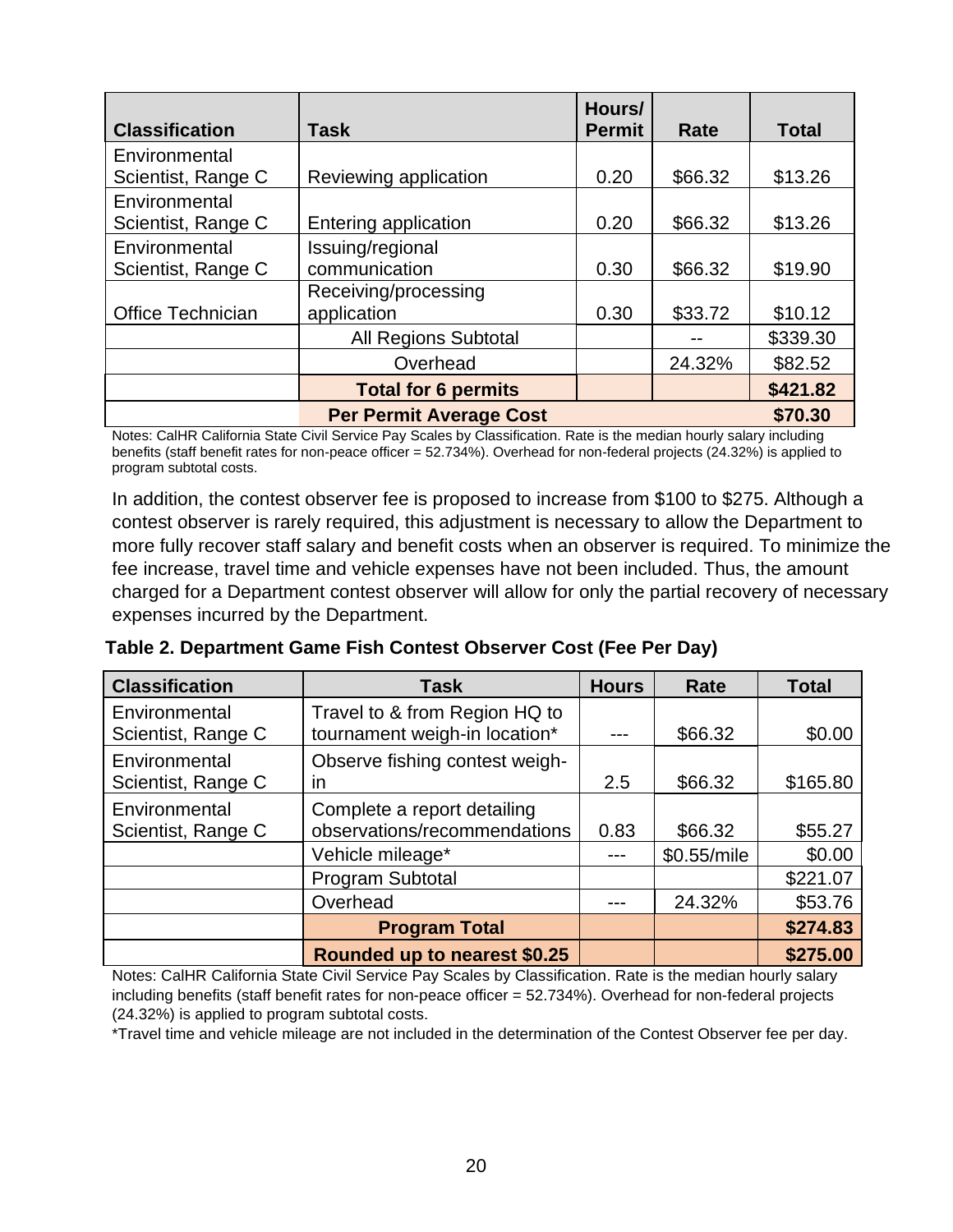(d) Costs or Savings to State Agencies or Costs/Savings in Federal Funding to the State

None. No change in costs or savings to state agencies are expected as a direct result of the proposed amendments to Section 230. However, the Department has estimated that the initial offering process continues to engage staff time throughout the state, and particularly Fisheries Branch staff in the Department's headquarters. An estimate of the time per entry and total program cost is detailed in Table 2. Currently, there is no fee to submit a form DFW 774 to participate in the initial offering. The following table is to disclose that the Department cost per entry is estimated to be approximately \$230.92. The Department receives an average of 70 forms DFW 744 per year. The total annual staff time costs (with benefits and overhead) are estimated to be approximately \$16,165 in a typical year.

| <b>Fisheries</b><br><b>Branch Staff</b> | <b>Task</b>            | <b>Hours per</b><br><b>Form</b> | <b>Expanded</b><br><b>Hours</b> | Rate     | <b>Total</b> |
|-----------------------------------------|------------------------|---------------------------------|---------------------------------|----------|--------------|
| Senior                                  |                        |                                 |                                 |          |              |
| Environmental                           | Program oversight,     |                                 |                                 |          |              |
| Scientist-                              | process bass           |                                 |                                 |          |              |
| (Sup)                                   | reporting              | 0.4                             | 30                              | \$101.80 | \$3,054.00   |
| Environmental                           |                        |                                 |                                 |          |              |
| Scientist - C                           | Draw planning          | 0.5                             | 35                              | \$66.32  | \$2,321.20   |
| Environmental                           | Conducting draw        |                                 |                                 |          |              |
| Scientist - C                           | (online)               | 0.6                             | 40                              | \$66.32  | \$2,652.80   |
| Environmental                           |                        |                                 |                                 |          |              |
| Scientist - C                           | Draw back-end work     | 0.6                             | 40                              | \$66.32  | \$2,652.80   |
| Environmental                           | Communication          |                                 |                                 |          |              |
| Scientist - C                           | throughout year        | 0.5                             | 35                              | \$66.32  | \$2,321.20   |
|                                         | HQ Program             |                                 |                                 |          |              |
|                                         | Subtotal               | 2.6                             | 180                             |          | \$13,002.00  |
|                                         | Overhead               |                                 |                                 | 24.32%   | \$3,162.09   |
|                                         | <b>Program Total</b>   |                                 |                                 |          | \$16,164.09  |
| Average of 70                           |                        |                                 |                                 |          |              |
| forms/year                              | <b>Per Participant</b> | \$230.92                        |                                 | 70       | \$230.92     |

**Table 3. Department Cost Per Form 774 and Total Program Costs**

(e) Nondiscretionary Costs/Savings to Local Agencies

None.

(f) Programs Mandated on Local Agencies or School Districts

None.

(g) Costs Imposed on Any Local Agency or School District that is Required to be Reimbursed Under Part 7 (commencing with Section 17500) of Division 4, Government Code

None.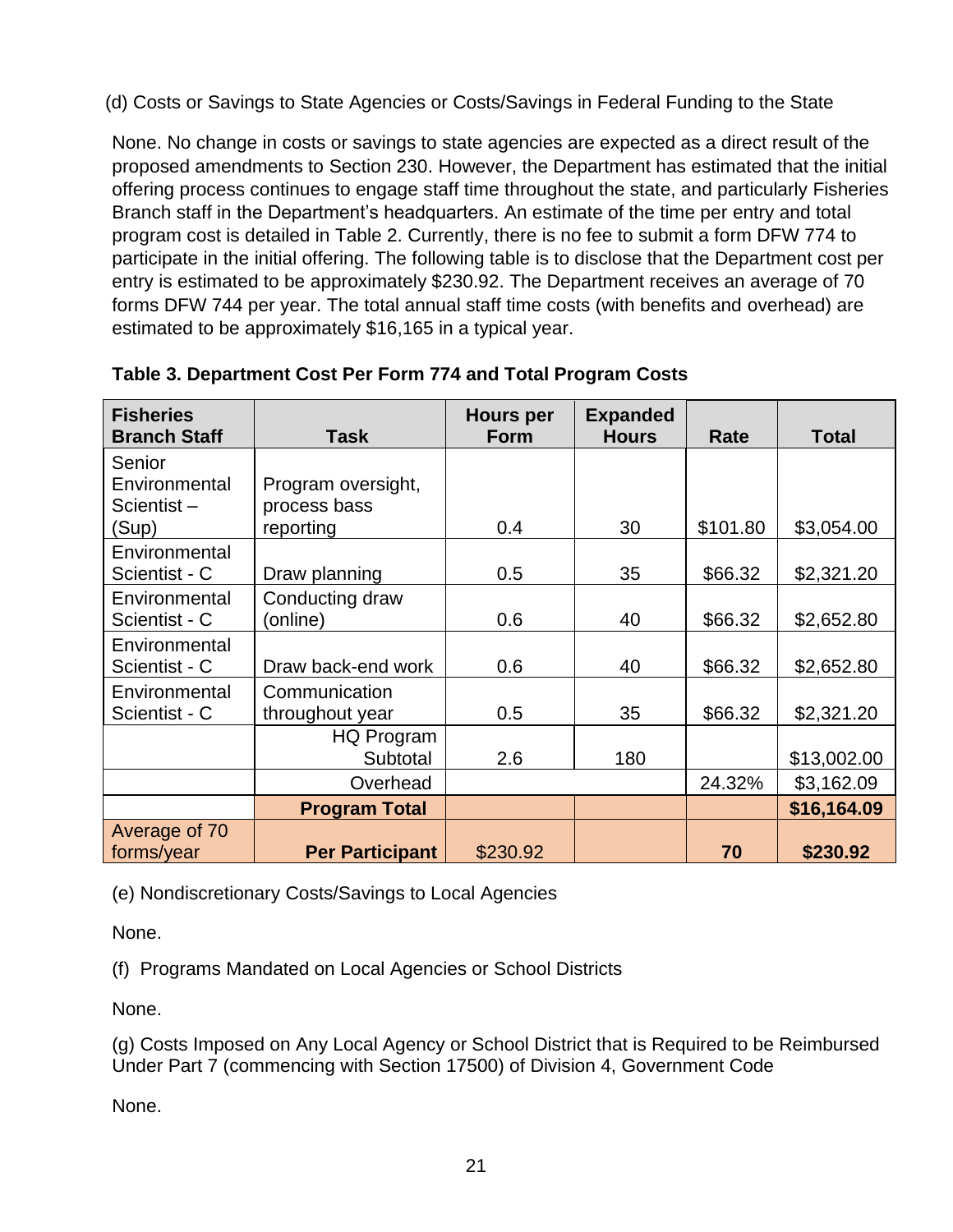(h) Effect on Housing Costs

None.

VII. Economic Impact Assessment

(a) Effects of the Regulation on the Creation or Elimination of Jobs Within the State

There is no perceived effect on the creation or elimination of jobs within the State by amending regulations for game fish contests because no impact on the demand for services is anticipated as a direct result of the proposed administrative amendments.

(b) Effects of the Regulation on the Creation of New Businesses or the Elimination of Existing Businesses Within the State

There is no anticipated creation of new businesses or elimination of existing business within California due to the proposed amendment to the regulations for game fish contests because no impact on the demand for goods or services is anticipated as a direct result of the proposed administrative amendments.

(c) Effects of the Regulation on the Expansion of Businesses Currently Doing Business Within the State

The effects of the regulations should have no impact on the expansion of businesses currently doing business within the state because the proposed amendment to the regulations for game fish contests should have no impact on the demand for goods or services as a direct result of the proposed administrative amendments.

(d) Benefits of the Regulation to the Health and Welfare of California Residents

The Commission does not anticipate any benefits to the health and welfare of California residents.

(e) Benefits of the Regulation to Worker Safety

The proposed regulations will have no benefits for worker safety because they have no bearing on working conditions.

(f) Benefits of the Regulation to the State's Environment

The proposed regulations will continue to protect the natural resources of the state by limiting the number of contests permitted at each water thus minimizing impacts to targeted fish populations by fishing contests.

(g) Other Benefits of the Regulatory Action

The proposed changes to Section 230 and form DFW 775 and new forms DFW 774, 776, and 777 will enable the Department to align the fishing contest permit application process to better meet the needs of today's applicants. The Department has seen a tremendous demand for the limited number of permits that are issued to popular waters. Revising the application procedure will help minimize financial impacts to permit applicants.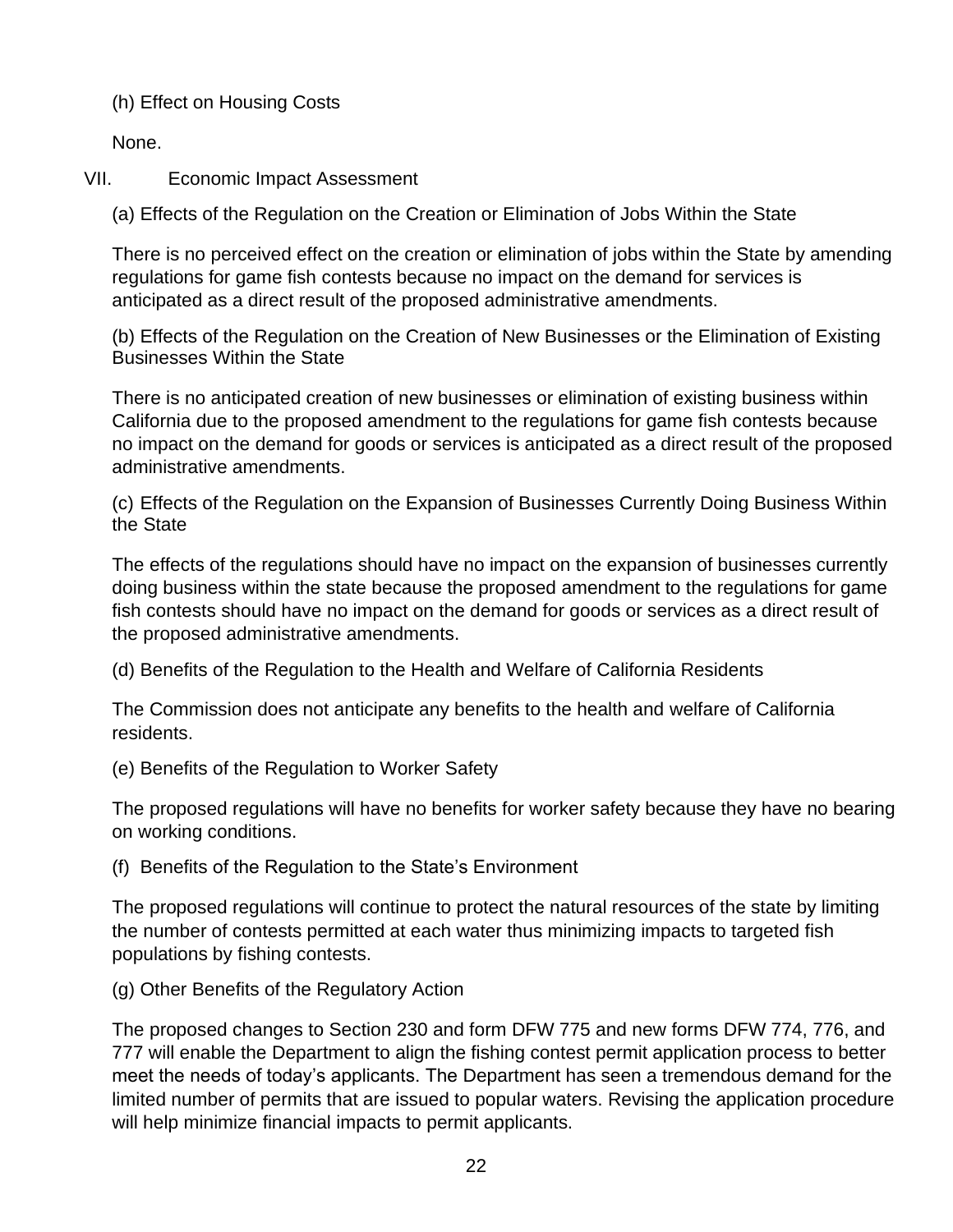Fishing contests are popular with sport fish anglers. Revising the permit application process will facilitate the continuation of the many annual fishing contests and may encourage new contests. Providing fishing contests may encourage new anglers to participate in sport fishing activities, keep those anglers already engaged, or encourage anglers who have not sport fished in recent years to join this outdoor activity that they previously participated in.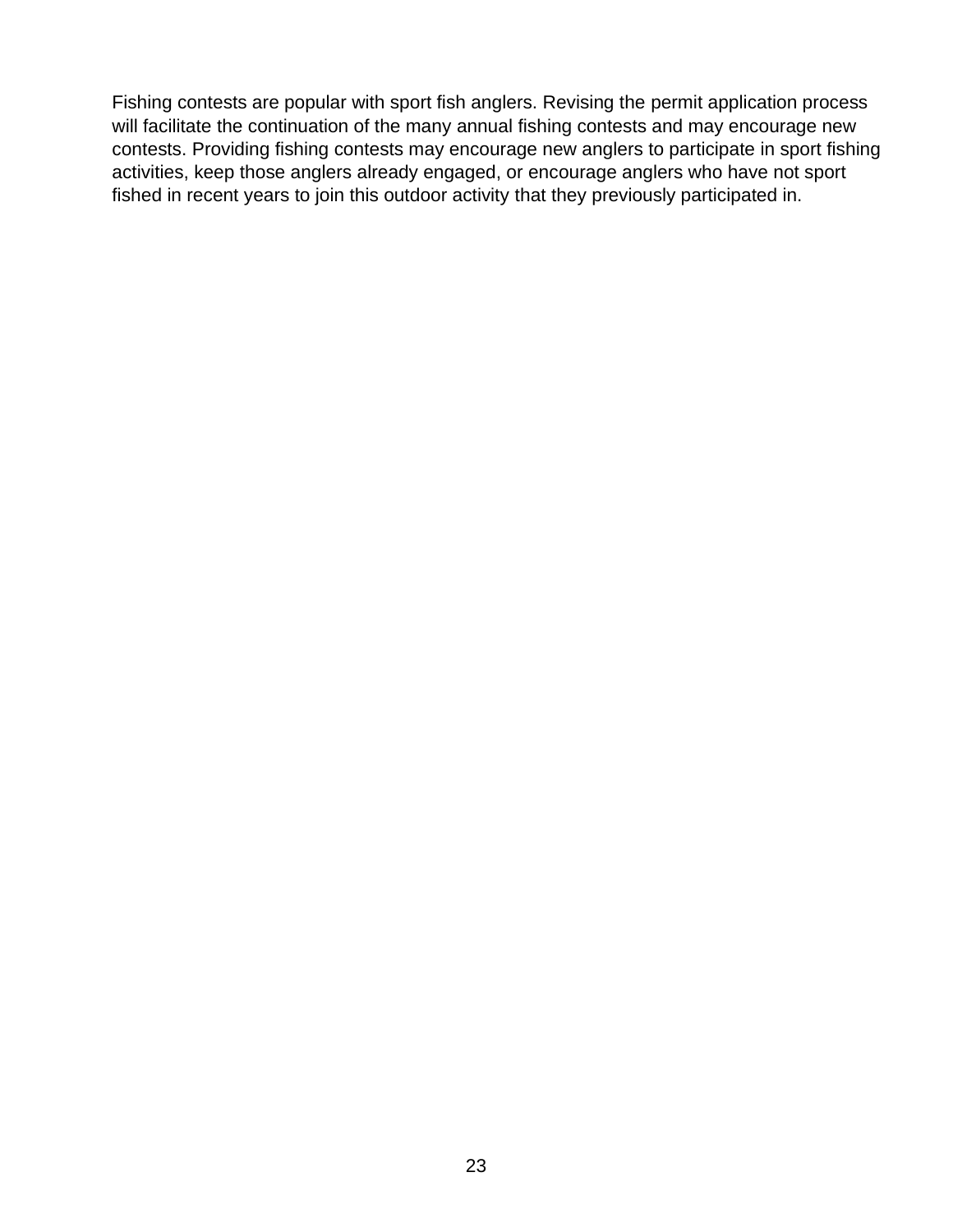# **Informative Digest/Policy Statement Overview**

Unless otherwise specified, all section references in this document are to Title 14 of the California Code of Regulations.

Section 2003 of the Fish and Game Code authorizes the California Department of Fish and Wildlife (Department) to issue permits for persons seeking to offer prizes for the taking of game fish, subject to regulations adopted by the Fish and Game Commission (Commission). The regulations are in Section 230. Section 230 establishes the rules by which the Department issues these permits. Consistent with the Department's recommendations, the Commission is proposing to amend Section 230 and to revise one form and adopt three new forms associated with these fishing contests to resolve issues with the current permit issuance requirements and processes which do not meet the needs of today's contest applicants.

The proposed changes to Section 230 include the following:

- Define certain terms used in Section 230.
- Remove the use of "random draw" for Type A permits.
- Establish an "initial offering" process for Type A permits to resolve conflicts for contest dates and waters.
- Revise the requirements for Type A and Type B permits for fishing contests.
- Establish two new contest permit types: Type C and Type D.
- Revise the number of permits for contests issued per water per month.
- Make changes to the application process for contest permits outside the initial offering process.
- Limit the number of permit adjustment requests to three.
- Increase the observer fee from \$100 to \$275.
- Specify the permit fee that must accompany form DFW 775.
- Remove the restriction that all contestants must have facilities for keeping bass alive due to the new permit Types C and D.
- Restrict the number of changes to approved permits to three.
- Require permittees to complete and file fishing contest reports electronically.
- Require notice to applicants and permittees before the Department denies or revokes a permit application, a permit change request, or a permit.
- Allow applicants and permittees to request the Department to reconsider any decision to deny, or revoke a permit application, a permit change request, or a permit.
- Adopt form DFW 774, the Initial Offering Application for "Type A" Game Fish Contests, incorporate the form into Section 230 by reference and require applicants this use this form.
- Update existing Form DFW 775, the Application for Permit to Offer Prizes for the Taking of Game Fish.
- Adopt form DFW 776, Fishing Contest Report, to collect fishery and participation data and incorporate the form into Section 230 by reference and require permittees to use this form.
- Adopt form DFW 777, Aquatic Invasive Species Self-Certification for Game Fish Contests, and incorporate the form into Section 230 by reference, and require contestants to use this form.